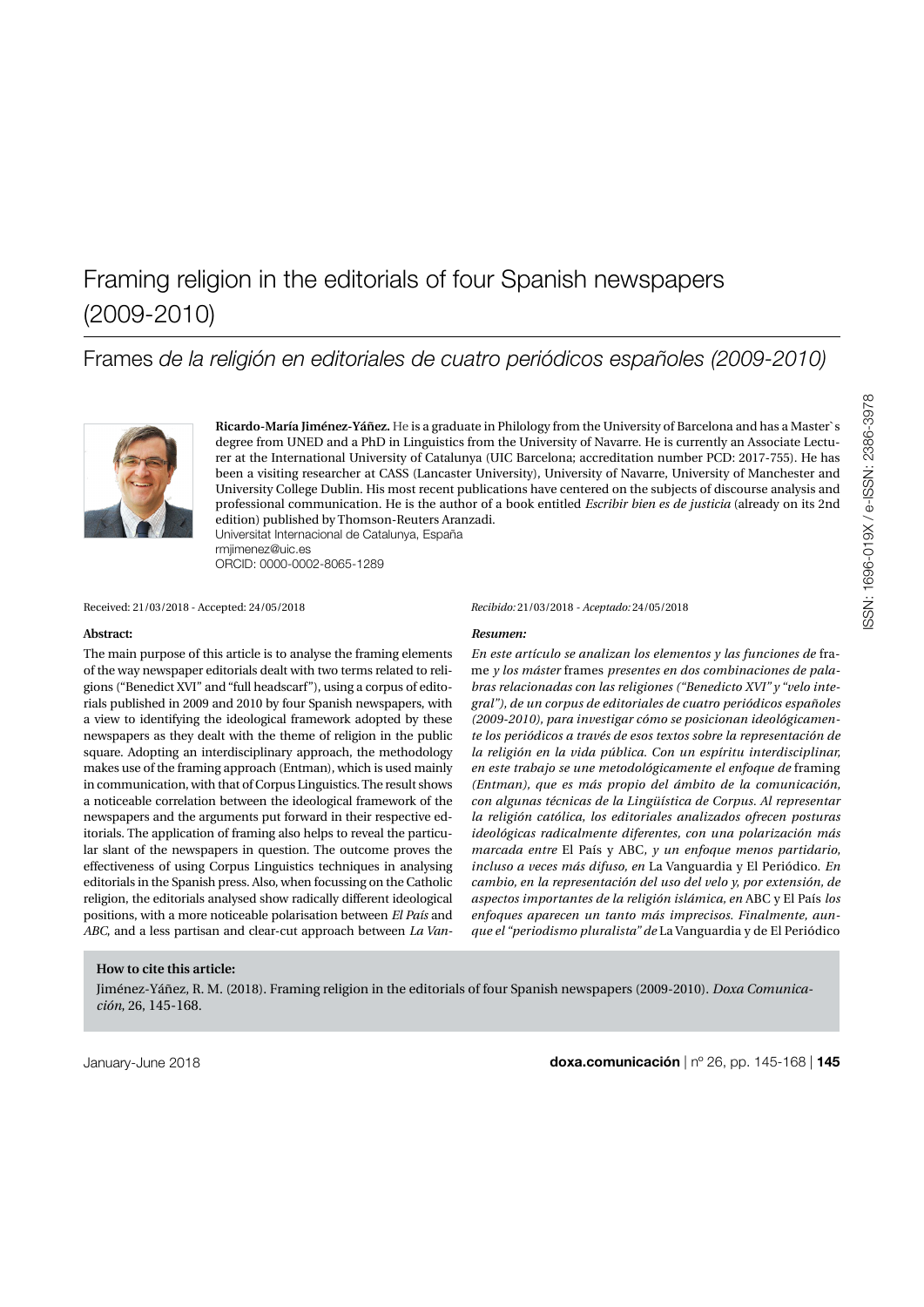*guardia* and *El Periódico*. On the other hand, when dealing with the issue of the headscarf and, by extension, with the Islamic religion, the difference in the approaches adopted by *ABC* and *El País* are less noticeable. And rather interestingly, the use of framing shows up some additional approaches in relation the headscarf in both *La Vanguardia* and *El Periódico* which are not to be found in the other two newspapers.

#### **Keywords:**

Framing; editorial; Catholic religion; Islam; Corpus Linguistics, CADS.

*ofrece una postura ideológica difusa sobre el uso del velo, se han observado matices distintos en el tratamiento de esta prenda por parte de estos dos periódicos.*

#### *Palabras clave:*

*Framing; editorial; religión católica; religión islámica; Lingüística de Corpus; EDAC.*

#### **1. Introduction**

In April 2010, 16-year-old Najwa Malha, a pupil at the Camilo José Cela secondary school in Pozuelo (Madrid), went to school wearing a hijab (an Islamic headscarf leaving only the face visible). The school authorities banned this headscarf, on the grounds that the school rules prohibited wearing any kind of headgear. In October of the same year, in the midst of scandals involving the Church, pope Benedict XVI made his first official visit to the United Kingdom.

These two events, and the intense controversy that they sparked, bring to light many interesting aspects of the way two major religions (Catholic Christianity and Islam) are represented in the public sphere. In fact, the Spanish press generally reports on a large number of issues related to religion. The "issue of religion" (for example, the relations between Church and state) generated recurring conflicts in the nineteenth and twentieth centuries (Cárcel, 2002: 8). At the same time, the accusation of religious discrimination –in a panorama where racial, ethnic, gender and cultural discrimination are constant topics– guarantees heated responses (Bañón, 2002: 71), which receive broad media coverage. This phenomenon is characteristic in Spain, but is also mirrored in the media elsewhere: "Conflicts and controversies between defenders of Christianity, secularists and adherents of religious minorities have become more visible in public discourse, including media" (Knott, Poole and Taira, 2013: 38), and evidence suggests that these debates are often international in their scope (Woodhead, 2012). For all these reasons, when we examine issues related to religion in the media, we are looking at a topic of undisputable importance in public discourse today.

The main objective of the present article is to analyse the *frames* that shape the way religious issues are reported, focusing on the two events mentioned above, in the editorials of four Spanish newspapers: two published in Madrid (*El País* and *ABC*) and two in Barcelona (*La Vanguardia* and *El Periódico*); the reasons for this choice are explained in section 2.3. This study combines the notion of *framing* with techniques from Corpus Linguistics (henceforth CL). The editorial genre was chosen because of its importance in communicating the ideology of the newspaper.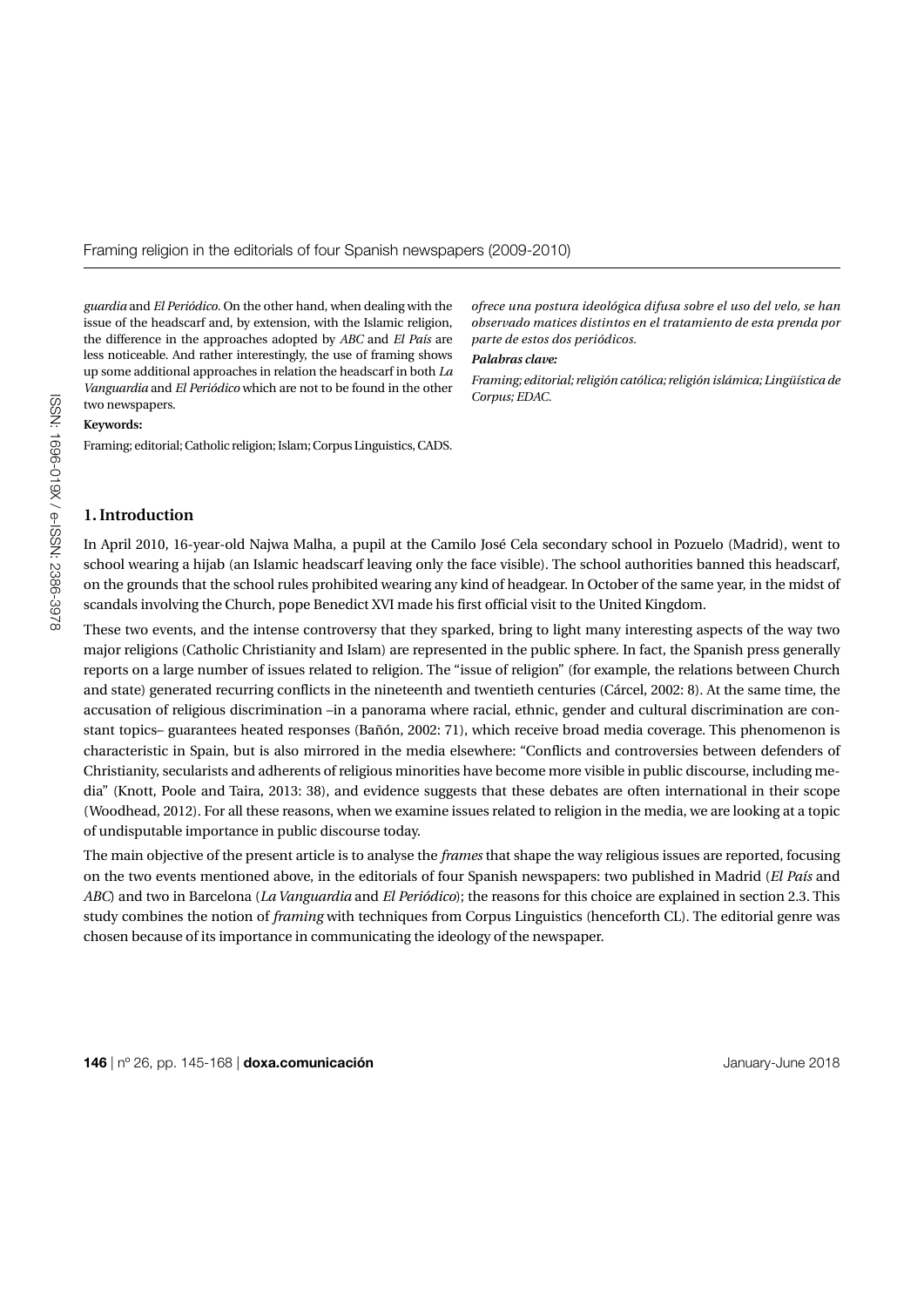# **2. Framework, methodology and corpus**

# *2.1. Framework*

Gregory Bateson first used the term *frame* in 1954, within the field of psychology, and it was in this discipline, and in sociology, that the notion of the frame was originally developed, although it was then taken up within other approaches, such as cognitive linguistics. Thanks to Gaye Tuchman, who introduced the metaphor of news as a window through which we observe events, the *framing* approach was adopted in studies of journalism. Within communication studies, the best known definition is that of Entman, which forms the basis for the present study:

To frame is to select some aspects of a perceived reality and make them more salient in a communicating text, in such a way as to promote a particular problem definition, causal interpretation, moral evaluation and/or treatment recommendation for the item described (Entman, 1993: 52).

The influence of this concept can scarcely be doubted. Teresa Sádaba (2001) explains the major role of *framing* in communication studies in the late twentieth century (1980-2000), and it is still extremely influential, as shown by Borah's (2011) study analysing 93 academic journals from 1997 to 2007. As far as Spain is concerned, the articles by Miguel Vicente Mariño and Manuel López Rabadán (2009) and Ardèvol-Abreu (2015) reveal the rise and spread of approaches based on *framing* here.

It is also important to outline various other terms that will be used in this study. Kuypers defines "issue" as the object of debate or the theme that people are talking about (2010: 302); this generates social debate and may well give rise to conflict.

Also significant are the four interrelated elements that Entman calls the functions of the frame (particular definition of an issue or question, causal interpretation, moral evaluation, recommendations for dealing with the issue). In this study, we will bear in mind Entman's concept according to which *frames* shape a narrative that brings out the connections between the elements of reality selected in order to nudge readers towards a particular interpretation.

To deal with the degree of organisation within this, Entman (1993: 56) uses the term *unifying framework*, as exemplified by ideas like "war on terror" or "cold war". As Kuypers (2012) explains, in political and media discourse we often encounter *master frames*. This refers to overarching *frames* that include an entire narrative around a subject. The *master frame* operates as a kind of umbrella frame or master framework within which all the aspects of the debate on a particular topic can be understood (Azpíroz, 2012).

As has been mentioned, the present study will also apply some CL techniques. This is a methodological approach (McEnery & Wilson, 1996) with a set of principles and techniques that can be applied to many different language samples, characterised by the application of computer technology (Parodi, 2008: 95). One fundamental contribution of CL is its empirical focus, since it handles observable data as scientific evidence and uses statistical tools to detect and assess patterns and regularities (Parodi, 2008: 95). The methodological approach adopted here can be situated within "Corpus Assisted Discourse Analysis" (CADA) (Baker *et al.*, 2011; Breeze, 2014; Partington, 2017; Jiménez-Yáñez, 2017).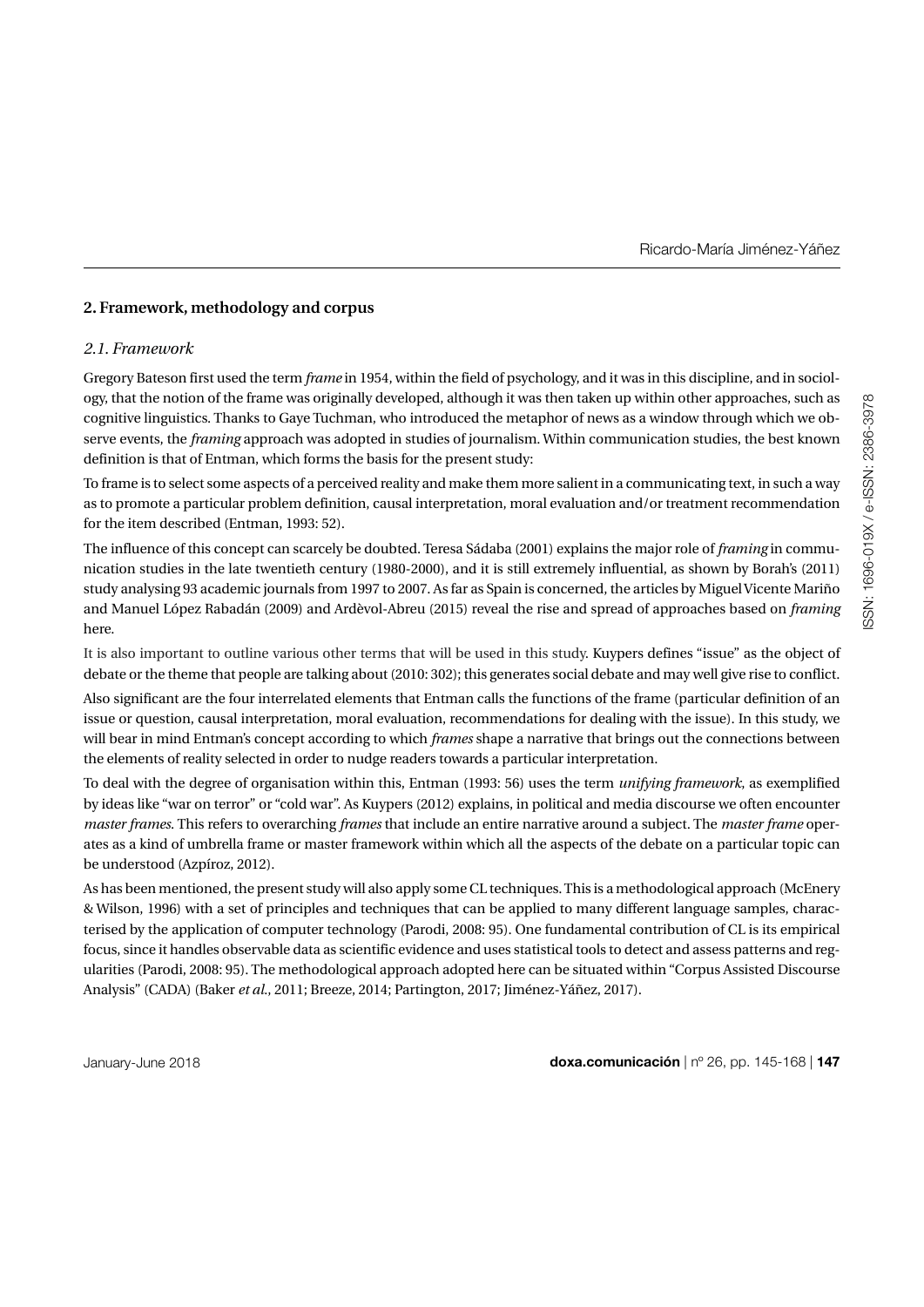Studies based on *framing* within the field of journalism generally rely on content analysis. This article is innovative in that it combines *framing* with CL methods in the context of the Spanish press. Previous studies that have exploited the synergy between *framing* and CL include that by Touri and Koteyko (2014), where the authors apply CL techniques to identify frames used by the British press when reporting the financial crisis in Greece. Another study by Crenshaw (2014) also brings *framing* and CL together to examine the social debates found in the press. Finally, Molloy (2015) relates the use of particular keywords to the concepts of *framing* and *agenda*-*setting*, in a study on the coverage of the IRA in five newspapers in 1996.

The present study will also assess the extent to which the four newspapers considered fit into the existing theoretical models of journalism.

# *2.2. Methodology*

To analyse the way the editorials represent the events mentioned, the issue was identified, as were the *framing* elements related to the frequent combinations of words found in these editorials in the context of the social debates on religion. These were further analysed through a reiterative process of identification and categorisation because, as we know, journalists do not always project complete *frames* of the kind envisaged by Entman (1993). Media texts tend, instead, to allude to the aspects of each topic that are relevant to the current news story, or to points that attract the writer's interest, without presenting an all-round analysis. For this reason, I decided to identify the simple components or *framing elements* that appear in each case, and perform a preliminary analysis of the aspects highlighted in each newspaper, along the lines described by Breeze (2013) in her study of the representation of religious symbols in British media discourses.

The editorials were uploaded to SketchEngine, and CL was used to identify the frequent combinations of words, and to explore the way each one appears in context (that is, in concordance lines). The relationship between these frequent combinations and the *framing elements* or *frames* identified was established.

#### *2.3. Corpus of editorials*

The corpus used for this study was compiled using the editorials related to the topic of religion in the years 2009 and 2010 published in four Spanish newspapers. The editorials from *El País,* and the 2010 editorials from *ABC,* were available within the resources of the GradUN Research Group (Grupo de Análisis del Discurso de la Universidad de Navarra), and had already been uploaded to SketchEngine as part of a large corpus of editorials covering the period from 2005 to 2010. The present author added the editorials from another two newspapers –*El Periódico* and *La Vanguardia*–, for the same years, and the *ABC* editorials from 2009. The rationale for this was to complement the study of *ABC* and *El País* by creating corpora of editorials from Catalonia, in order to examine whether these newspapers provided a different point of view. Possible differences in ideological positioning between newspapers in Madrid and Barcelona might thus be brought to light. The general corpus of editorials consisted of 2,692,837 words (cf. Table 1):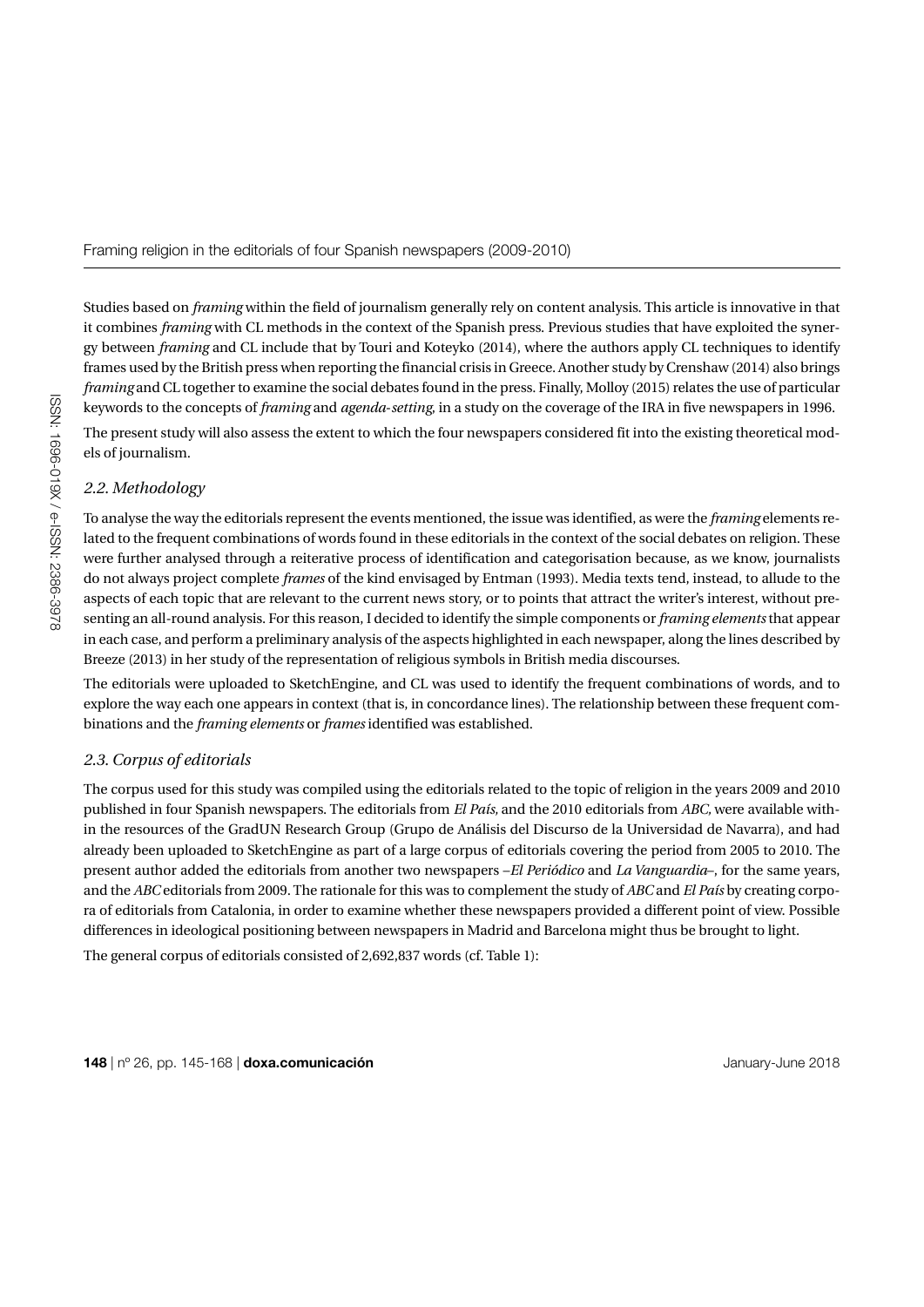| newspaper     | years     | words     |
|---------------|-----------|-----------|
| ABC           | 2009-2010 | 734,659   |
| El País       | 2009-2010 | 778,584   |
| El Periódico  | 2009-2010 | 522,943   |
| La Vanguardia | 2009-2010 | 656,651   |
|               |           | 2,692,837 |

## **Table 1. General corpus of editorials**

**Source: author**

This general corpus was used as a basis to create a more specialised corpus focusing on religious issues in SketchEngine, in order to take advantage of the affordances this platform offers for analysing media texts. To identify the editorials on religious topics, a list of keywords was extracted, using the web corpus esTenTen11 (Eu + Am, Freeling, Lempos, sample, 11,173,609,480 words) as reference corpus.

From this list of keywords, I selected the following ones, which seemed to refer to issues related to religion (cf. Tables 2, 3, 4 and 5):

| Table 2. Keywords from ABC editorials (2009-2010). |
|----------------------------------------------------|
|----------------------------------------------------|

| teocrático     |
|----------------|
| nasciturus     |
| laicismo       |
| aborto         |
| laicista       |
| abortista      |
| crucifijos     |
| Source: author |

**Table 3. Keywords from** *El País* **editorials (2009-2010).**

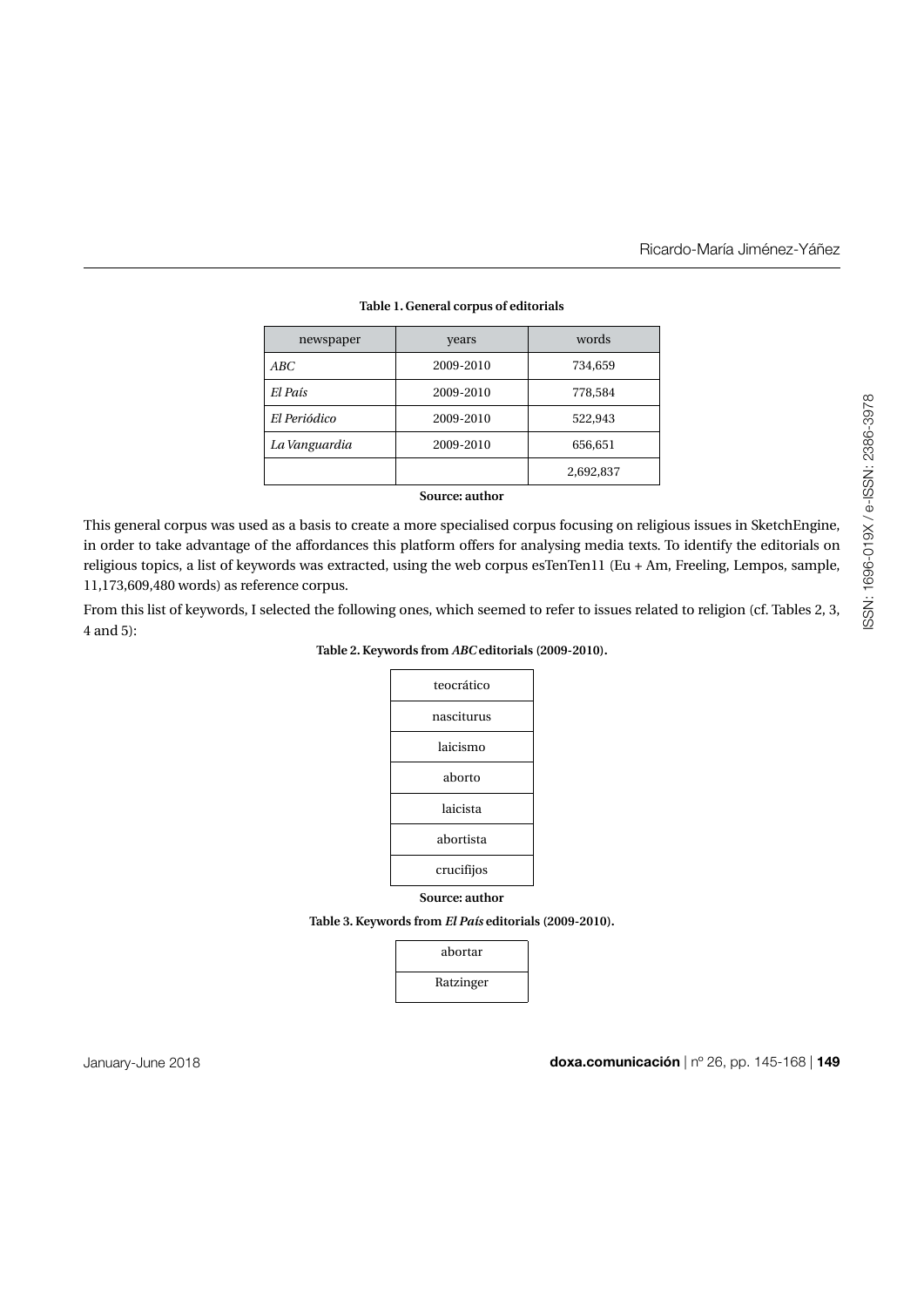

# **Source: author**

**Table 4. Keywords from** *El Periódico* **editorials (2009-2010).**

| islam          |
|----------------|
| prédica        |
| pederastia     |
| Ratzinger      |
| teocracia      |
| abortar        |
| vaticana       |
| Source: author |

**Table 5. Keywords from** *La Vanguardia* **editorials (2009-2010).**

| islam      |
|------------|
| niqab      |
| teocrático |
| burka      |
| pontífice  |
| Rouco      |
| hiyab      |

**Source: author**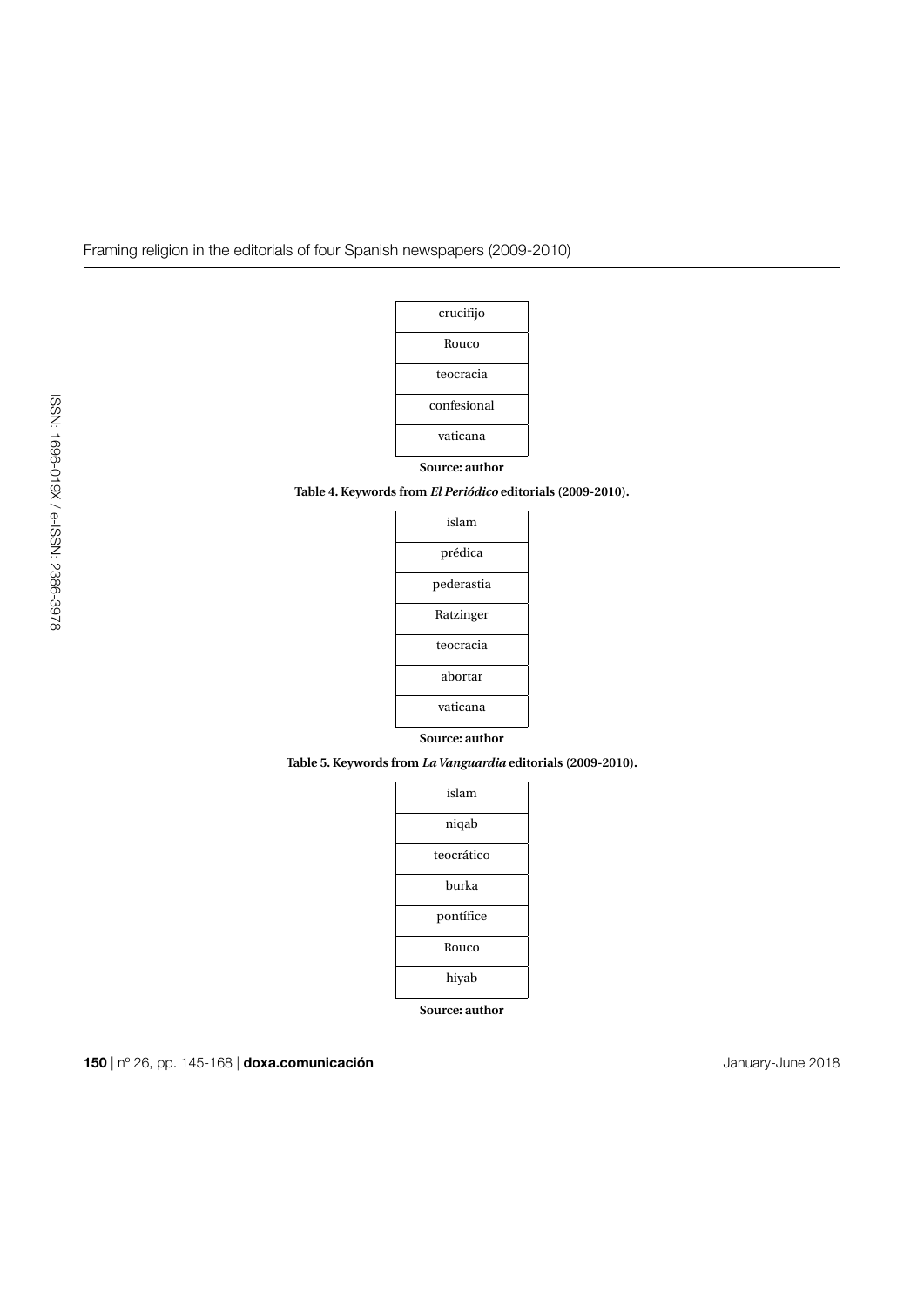After this, I made a manual selection of the texts in which these keywords appeared and built a thematic corpus of editorials in each of the four newspapers, which consisted of 155,598 words (cf. Table 6):

| Rel ELPE 20092010                 | 29,202 of 155,598 words |
|-----------------------------------|-------------------------|
| Rel PAIS 20092010                 | 48,543 of 155,598 words |
| Rel LV 20092010                   | 30,004 of 155,598 words |
| Rel ABC 20092010                  | 46,964 of 155,598 words |
| All editorials in thematic corpus | 155,598 words           |

| Table 6. Size of subcorpora within thematic corpus. |  |
|-----------------------------------------------------|--|
|-----------------------------------------------------|--|

#### **Source: author**

The *keywords* in the thematic corpus were then examined using *wordsketch*, which identifies the most frequent combinations and roles of each word. On the basis of these results, the decision was made to investigate further the frequent combinations (collocations) of the words with a clear ideological load in the context of the representation of religion in the public sphere.

This analysis was performed as follows: first, frequent combinations of lexical items were identified *(n-grams)* using the *wordlist* function, and those with relevance for the present study were singled out for further analysis. Table 7 shows the 25 most frequent combinations of this kind from the corpus of editorials about religion (Table 7). Those combinations which are proper nouns, or names of institutions, are marked with \*:

| frequent combinations of lexical items | freq./million words |
|----------------------------------------|---------------------|
| Benedicto XVI*                         | 9,6                 |
| iglesia católica*                      | 5,7                 |
| ley del aborto                         | 4,3                 |
| Rodríguez Zapatero*                    | 3,4                 |
| libertad religiosa                     | 3,2                 |
| sociedad española                      | 3,2                 |
| aborto libre                           | 3,1                 |

#### **Table 7. Frequent combinations of words in the entire religion corpus.**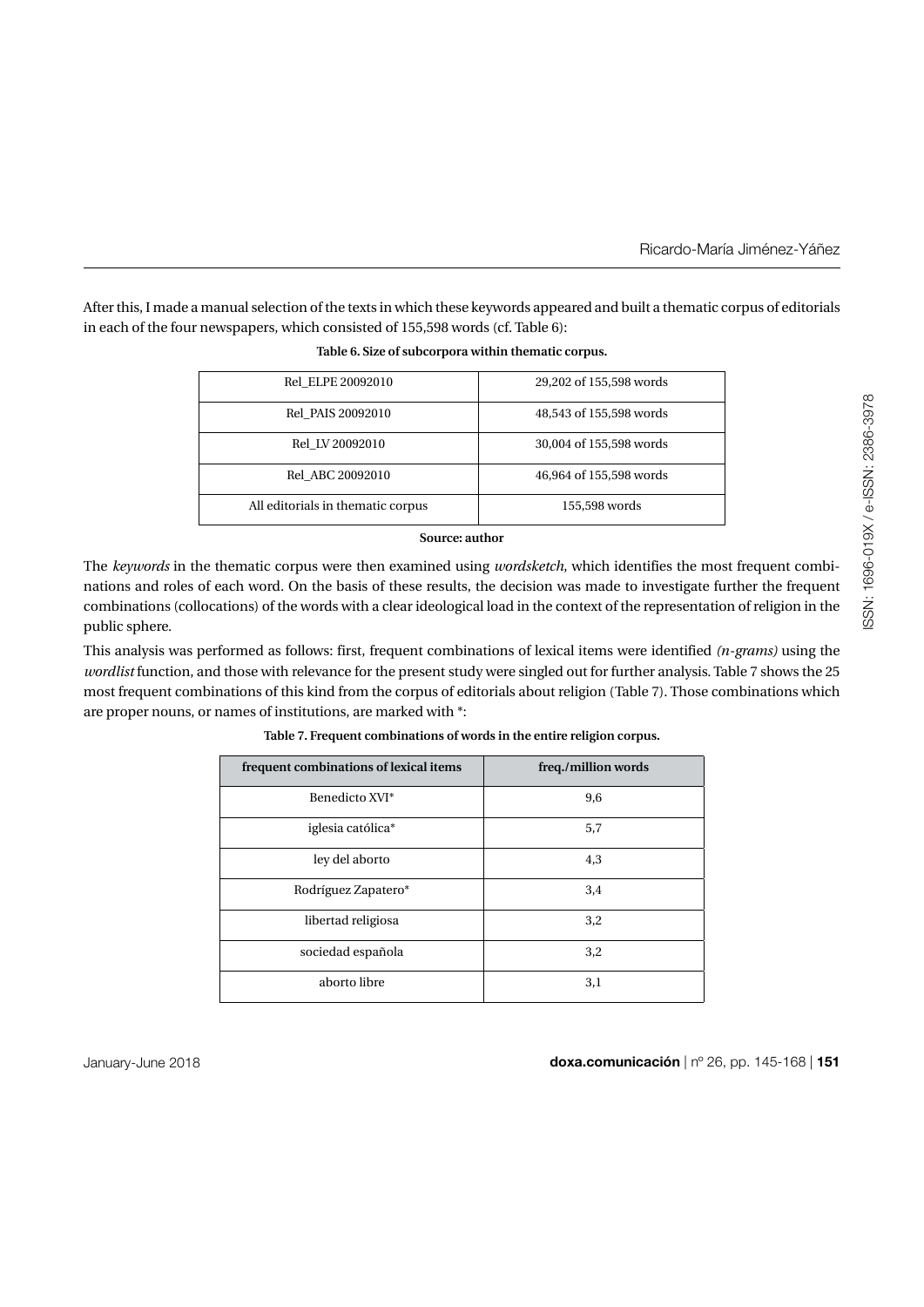| crisis económica         | 3,1 |
|--------------------------|-----|
| Santa Sede*              | 2,8 |
| Tribunal constitucional* | 2,8 |
| reforma de la ley        | 2,6 |
| conferencia episcopal*   | 2,6 |
| poderes públicos         | 2,5 |
| objeción de conciencia   | 2,5 |
| Juan Pablo II*           | 2,5 |
| vida humana              | 2,5 |
| Al Qaeda*                | 2,4 |
| jerarquía católica       | 2,4 |
| opinión pública          | 2,3 |
| Bibiana Aído*            | 2,3 |
| Barack Obama*            | 2,3 |
| interrupción voluntaria  | 2,3 |
| Partido Popular*         | 2,3 |
| velo integral            | 2,2 |
| abusos sexuales          | 2,2 |
|                          |     |

**Source: author**

The number of frequent combinations for each newspaper ranged from 25 to 49. The decision was made to use the first one ("Benedicto XVI") and one related to Islam ("velo integral" (full veil)). The next step was to decide which "issues" were raised around these two focal topics.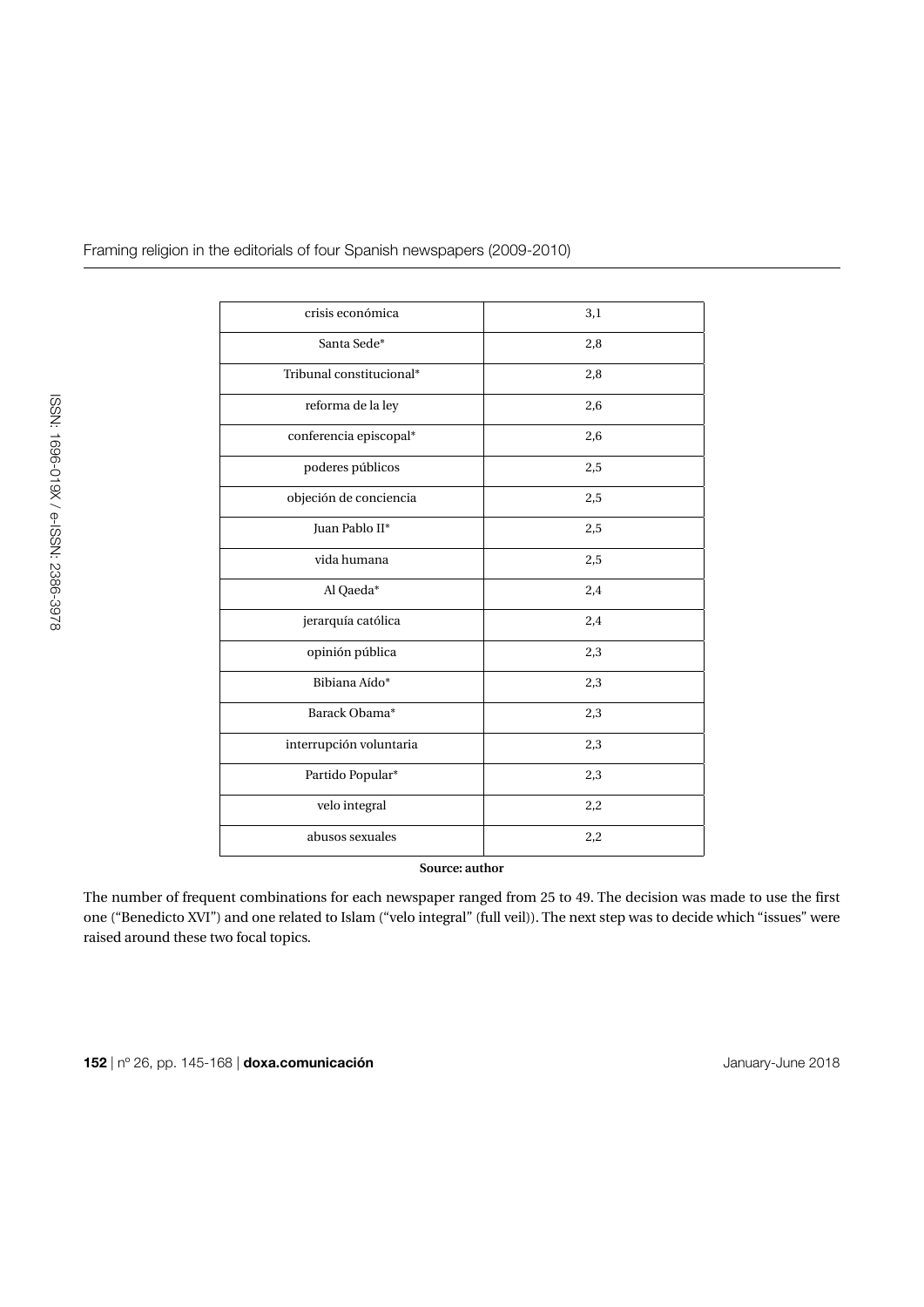# **3. Results**

## *3.1. Results concerning* frames *on pope Benedict XVI*

#### *3.1.1. Assessing the* frames *around pope Benedict XVI in editorials in* El País

The *framing elements* related to each of these topics were analysed. For reasons of space, an exhaustive list of all the *framing elements* identified in the editorials will not be presented.

In *El País* editorials, the *framing elements* are almost all negative, in other words, the pope is considered to be problematic in himself, because he is a conservative, dogmatic spiritual leader who does not act with clarity.

Among the defining elements, which overlap with causal elements and aspects of negative framing, the most important appear to be the following:

- Pope Benedict XVI is part of an ecclesiastical hierarchy which wants to reconquer Europe to impose an extremely conservative worldview.
- The pope is a powerful person who can mediate in world affairs.
- Benedict XVI is not a credible figure because of his failure to resolve cases of abuse when he was prefect of a congregation, even though he has said that he wants to put an end to sexual abuse.

As causal elements, we find the following:

- Popes are conservative.
- Popes cannot move away from traditional Catholic teachings.

There are numerous elements of negative evaluation which overlap at times with these defining elements, as we have seen:

- His behaviour is inconsistent, because when he headed the Congregation for the Doctrine of the Faith, he advised people to handle abuse cases confidentially.
- Many people see Benedict XVI as following John Paul II in betraying promises made at the Second Vatican Council.
- Although Benedict XVI seems to be committed to putting an end to abuse, he is doing this slowly.
- On occasions, his declarations are a grave offence to society.
- The pope makes mistakes which receive considerable criticism.
- Finally, the pope's behaviour as spiritual leader is despotic.

The positive evaluative elements can be summarised as follows:

- Benedict XVI harshly criticised the founder of a religious institution who had committed abuse.
- Pope Benedict XVI made an effort to reconcile faith and reason.

January-June 2018 **doxa.comunicación** | nº 26, pp. 145-168 | **153**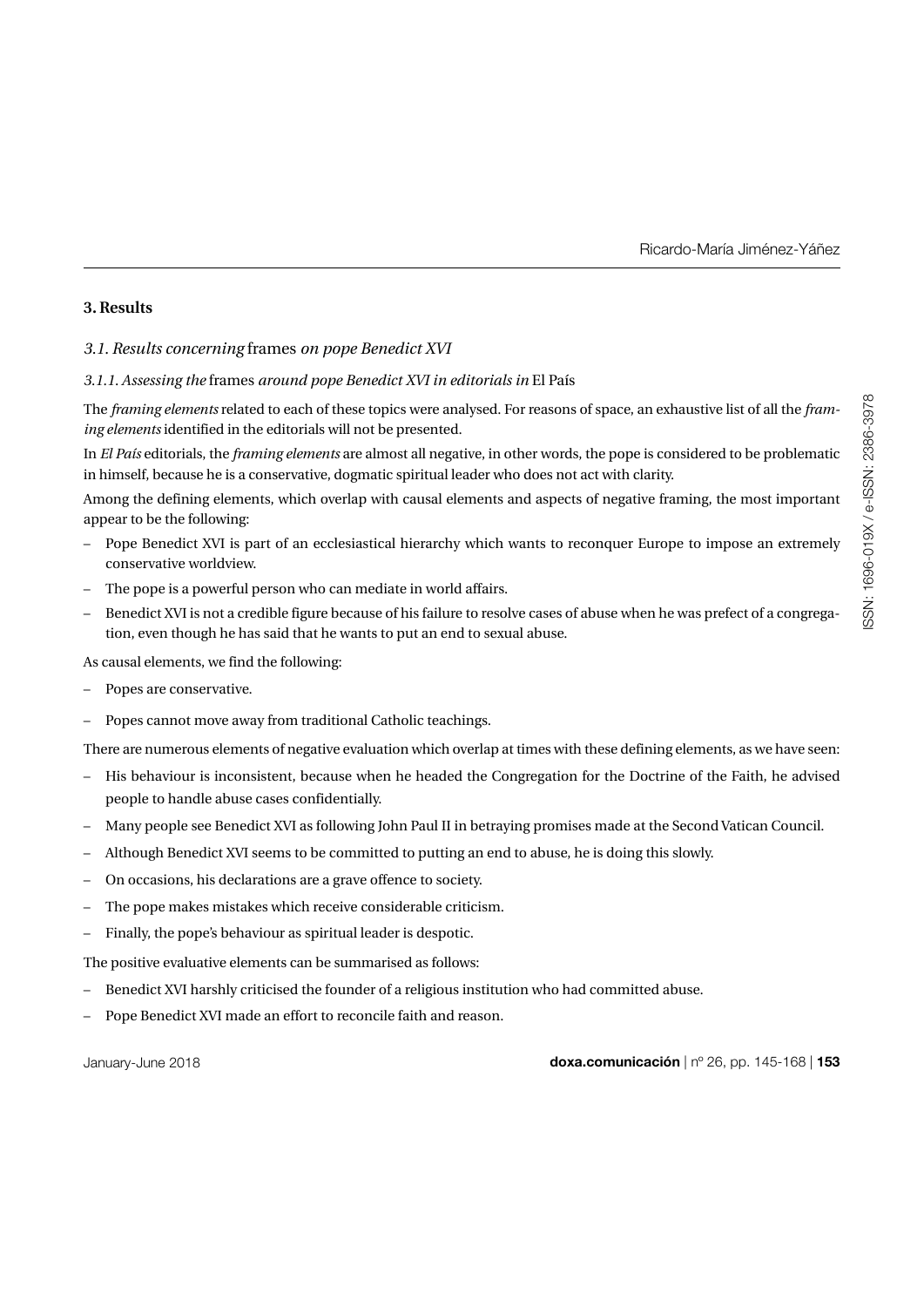- The pope sometimes admits his mistakes (his lack of proficiency with internet, divisions within Catholicism).
- The pope showed that he was sorry about the sexual abuse committed by members of the Catholic church.
- Benedict XVI is capable of writing texts with literary quality, and in one encyclical he uses clear, categorical language to define economic problems and their solutions.

No solution is offered, because in the editorials in *El País* the pope himself is perceived as a problematic issue.

## *3.1.2. Assessing the frames around Benedict XVI in editorials in El Periódico*

When we observe the *framing elements* surrounding "Benedict XVI" in editorials in *El Periódico,* we find that on the one hand, the pope is presented as rigid and dogmatic, but that he is also seen as an influential figure who has the potential to do good in the world. The *framing elements* thus display a certain degree of contradiction.

The defining elements related to this issue can be understood, in some cases, as elements strongly associated with positive or negative evaluation:

- The pope has prestige, he is influential, and his voice is heard worldwide. He is a global leader.
- The pope travels frequently and meets many people. On his journeys he carries out balanced acts of diplomacy to resolve conflicts and seek peace.
- Popes are sensitive to the social issues of our day.

Causal elements are mentioned:

- The pope is dogmatic, rigid and traditional (the weight of tradition guides the magisterium of the Church).
- For some time, pope Benedict XVI was an example of a powerful figure who ignored the problems of humanity. Elements of positive evaluation are found:
- Benedict XVI has considerable cultural and moral importance.
- The pope has apologised for cases of pederasty among the clergy, and has admitted that these are crimes.
- Some people hold the pope responsible for problems that are nothing to do with the Church.
- The pope tackles thorny issues and gives support to Catholics. He dialogues with Anglicans, and takes on other complex issues.
- The pope builds bridges with the victims of sexual abuse.
- The pope uses his influence positively (to free prisoners in Cuba), without interfering in state affairs.
- The pope tries to restore unity within the Church.

Negative evaluative elements found are as follows:

– Popes sometimes oppose the scientific community on questions of sexual morality.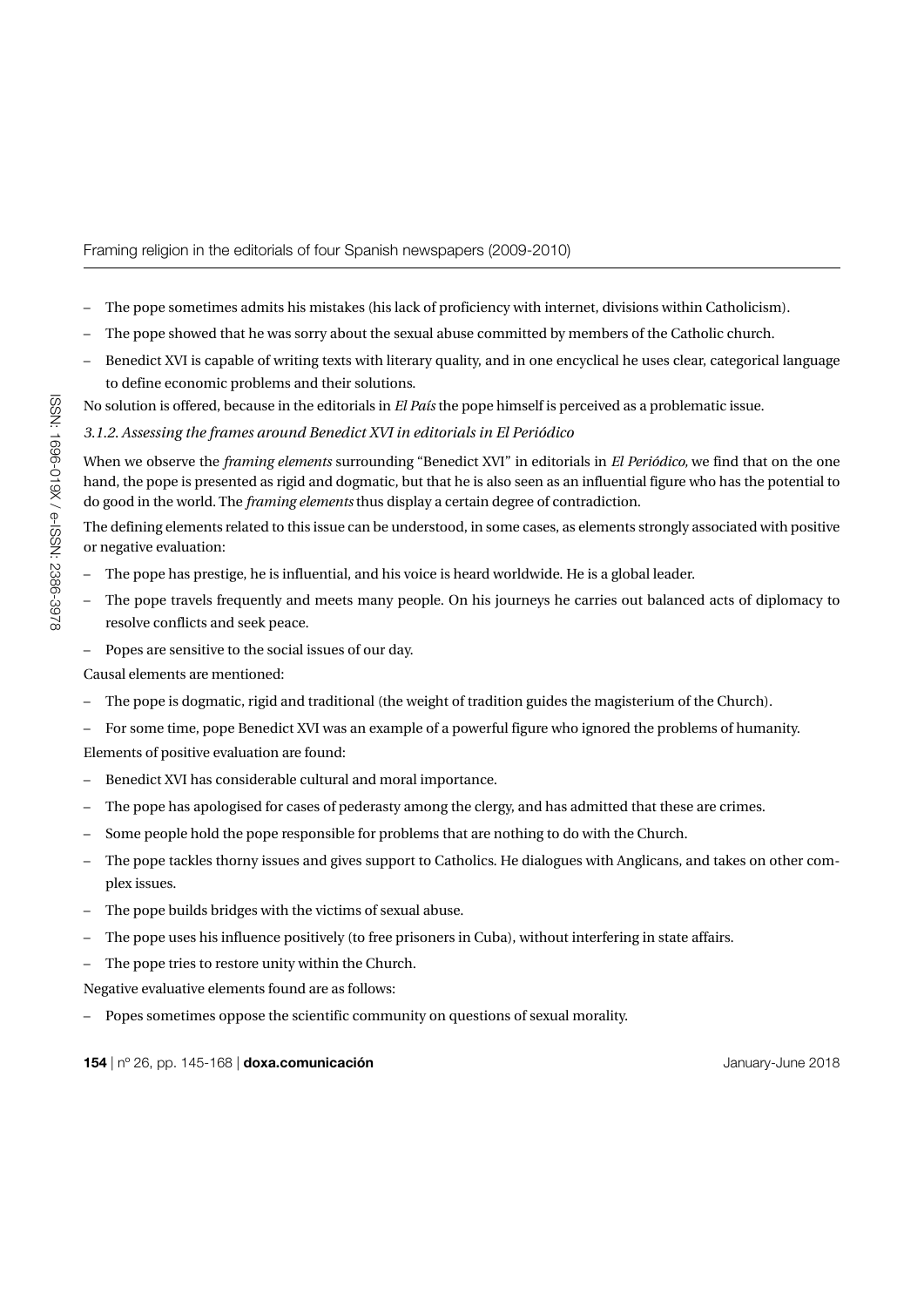- Some see Ratzinger as a persecutor of heretics, others as a person who was going to introduce intellectual criteria in the papacy.
- Benedict XVI is not open to dialogue or to modernity. Sometimes he acts tactlessly.
- The pope breaks with Christmas tradition (by bringing the Midnight Mass forward to 22.00).
- There are doubts about whether Benedict XVI could have done more to tackle the problem of sexual abuse.
- Benedict XVI has failed in his relationship with Jews and Muslims.
- The pope's visits provoke controversy and protest.
- The pope attacks laicism.
- The pope's actions are sometimes motivated by political calculations.

Only one solution is presented:

– The world needs a modern pope who is open to dialogue.

#### *3.1.3. Assessing the* frames *around Benedict XVI in editorials in* ABC

The *frames* in *ABC* editorials are not organised around the notion of a problematic issue. In this newspaper, the pope is presented as a moral authority who follows his principles and proposes solutions to the world's problems. The following defining elements are mentioned:

- He is the head of the universal church and the leader of millions of Catholics.
- He has an exceptional personality, moral authority, and is the most respected leader in the world.
- The popes have always followed the same line of action, and do not change their moral concept of love and the value of sex as an element united with love.
- Pope Benedict is both a pastoral leader and a serious intellectual.
- He denounces attacks against the Catholic church.

The following element can be identified as causal in nature:

– The pope seeks mutual understanding in order to solve the problems facing society.

Positive evaluative elements are found:

- The popes have always condemned totalitarianism of any kind.
- When there is a papal visit, respected figures give the pope a cordial reception.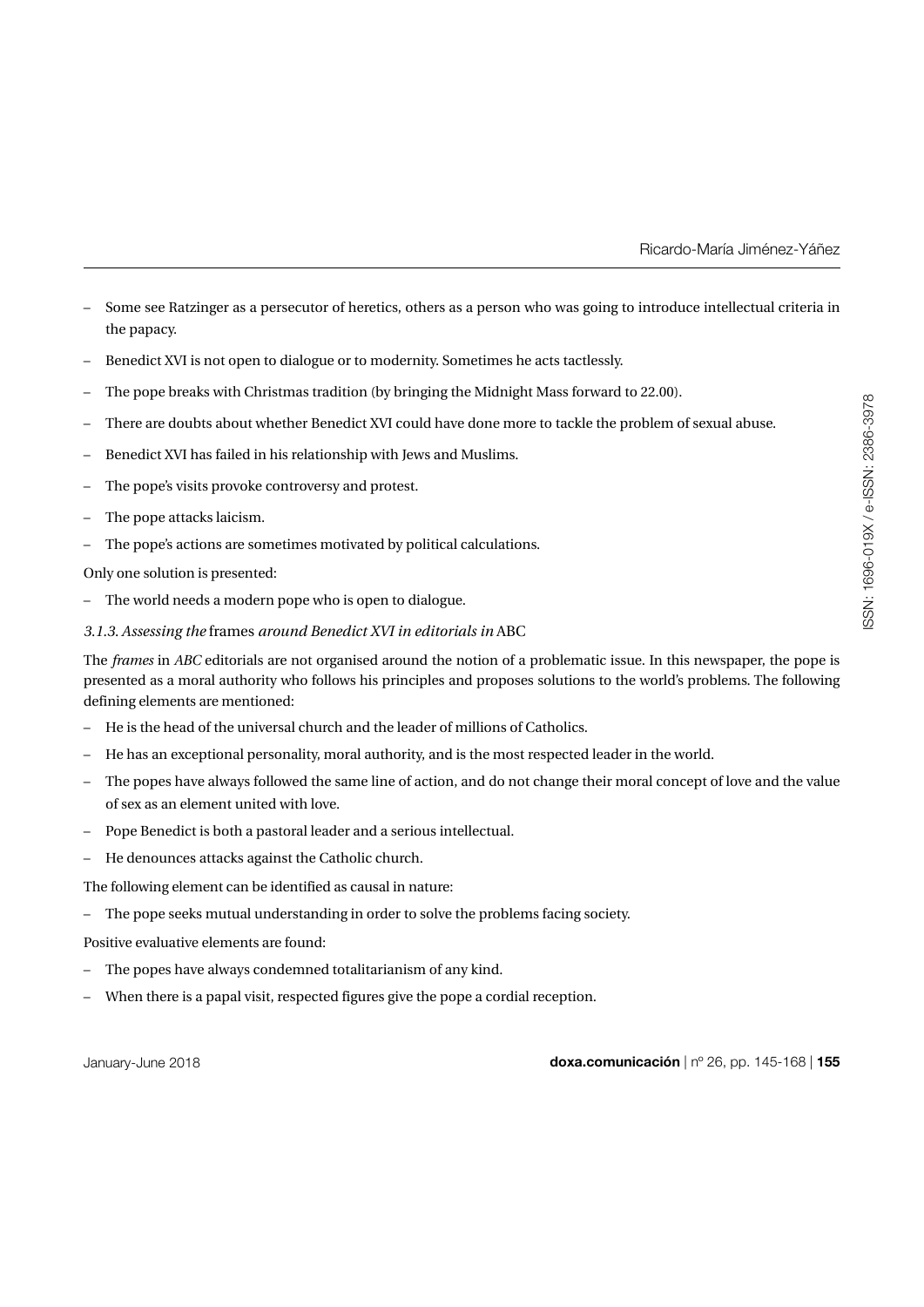- Benedict XVI condemns abuse committed by Catholics and demands absolute transparency, while acknowledging that the Church has not always been vigilant in this area.
- The spontaneous welcome given to the pope in Glasgow shows that people of good faith can overcome historic differences.
- The pope is trying to resolve the disagreements between Anglicans and Catholics.
- In contrast to the opportunism characteristic of politicians, the pope embodies the spirit of concord and justice.
- The pope speaks clearly to the victims of injustice and shows courage in facing up to difficulties with determination and firmness.
- Benedict XVI uses words that are both serene and precise.
- For hundreds of millions of people around the world, the pope has historical and spiritual authority, and this allows him to speak out about laicism.
- The Holy See has a long tradition of diplomacy, with great experience in handling difficult situations.
- Benedict XVI is not an extreme conservative, in fact his words and writings offer an innovative vision that adapts the Christian message to reality, with an open mentality, but without betraying the important principles.
- On one of his journeys, he defended the essential role of women.
- Benedict XVI speaks out clearly to condemn antisemitism.
- On his visits, the pope acts wisely, approaching the most controversial issues from the perspective of Christian teaching.

No elements of negative evaluation of the pope appear in the editorials published in *ABC*. In the leading articles on religion, the negative appraisals are always directed at the government of Rodríguez Zapatero and at laicism.

As far as solutions are concerned, since for *ABC* the pope is essentially unproblematic, the only elements that might fall into this category are the recommendations for the Church and for society as a whole:

- Christians need to overcome historic differences that no longer make sense.
- The world has to find a just solution for the millions of people who lack the essential elements needed to subsist, and who suffer all types of abuse.
- The pope must continue to clean up the inside workings of the Church.

## *3.1.4. Assessing the* frames *surrounding Benedict XVI in editorials in* La Vanguardia

To conclude this overview of editorials in the four newspapers, we must devote some attention to *La Vanguardia*. Interestingly, in these texts the problematic issue is that the pope is a courageous and influential leader who wants to do good, but who is surrounded by controversy. The following defining elements are provided: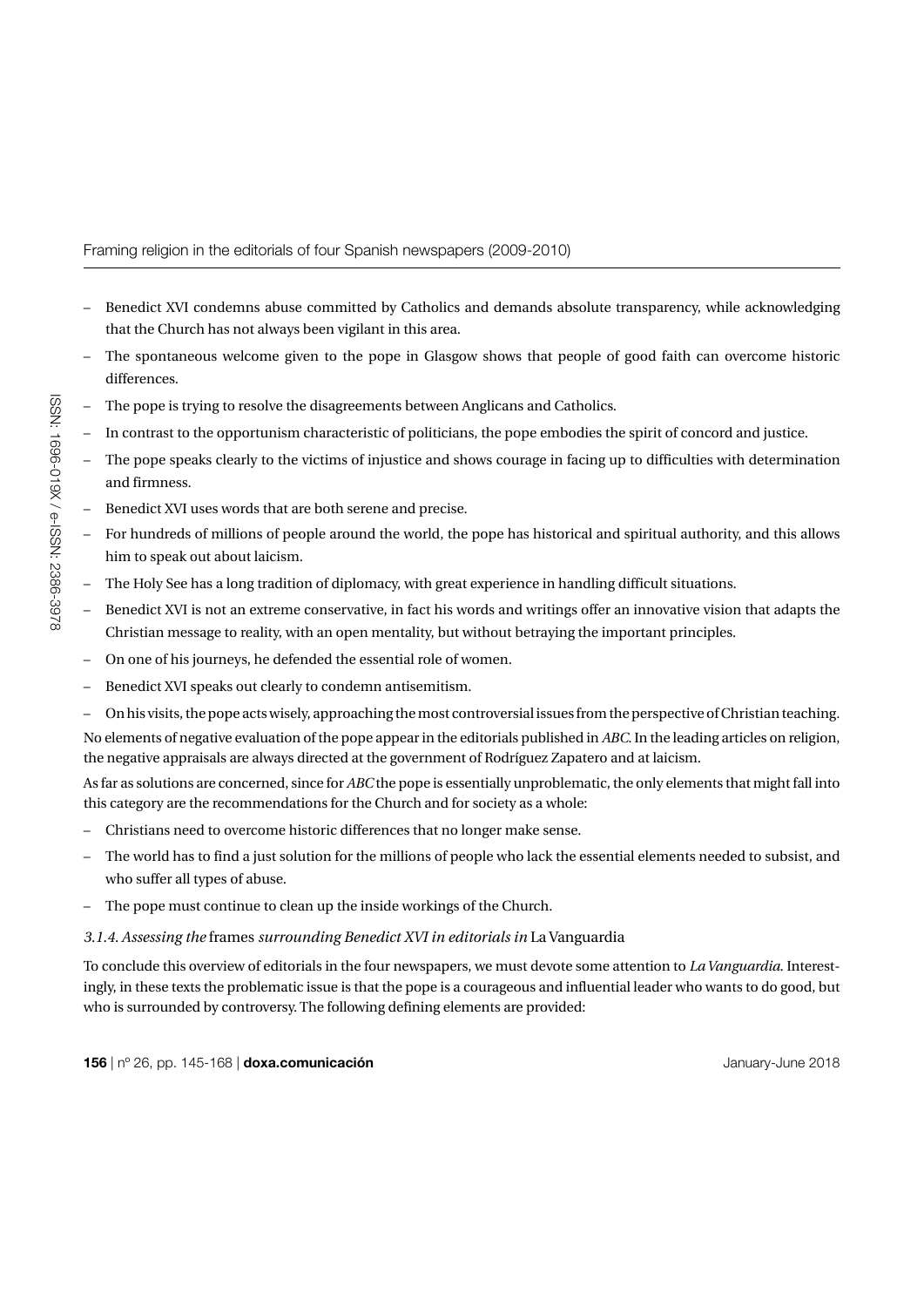- The pope is one of the major European intellectuals, an authority in doctrine, leading a human institution with great historical experience, and millions of people worldwide listen to his messages.
- He is an influential figure and his words make an impact.
- Every pope has his own style.

No causal elements were identified, but the following elements of positive evaluation appeared:

- The pope's visits are useful in that they open new debates and try to heal historic problems (e.g. the Pope's visit to the UK).
- The Holy See sets an example of good manners and has a modern outlook on Europe.
- The pope visits difficult countries and acts bravely.
- The pope defends the function of religion in public life.
- The pope proclaims the need for dialogue and defends peace and harmony.
- Negative evaluation centred on the following elements:
- Benedict XVI finds it hard to adapt to media culture and makes some grave mistakes.
- In one speech, the Pope sparked a conflict with Islam.
- The pope has a strictly moral and religious view of social issues.
- A single element was identified that can be classified as a proposed solution:
- The need for dialogue.

## *3.2. Results concerning frames on the full veil/burqa*

#### *3.2.1. Results on* frames *about the full veil in editorials in* El País

In the editorials in *El País*, from the very first editorial a clear distinction is made between the full veil and the veil that only covers the head and hair. In these texts, the full veil is called *burka* or *niqab*; the term "velo" (veil) or "pañuelo" (headscarf) is used for the type of scarf that only covers the head.

The problematic issue envisaged in *El País* is the move to prohibit use of the full veil in public spaces. Five of the six editorials focus on the use of this garment; only one is concerned with the debate surrounding the headscarf. The problem seems to centre on the use of the "full veil", while the "headscarf" constitutes a subordinate *frame* that will be addressed later.

The defining element is as follows: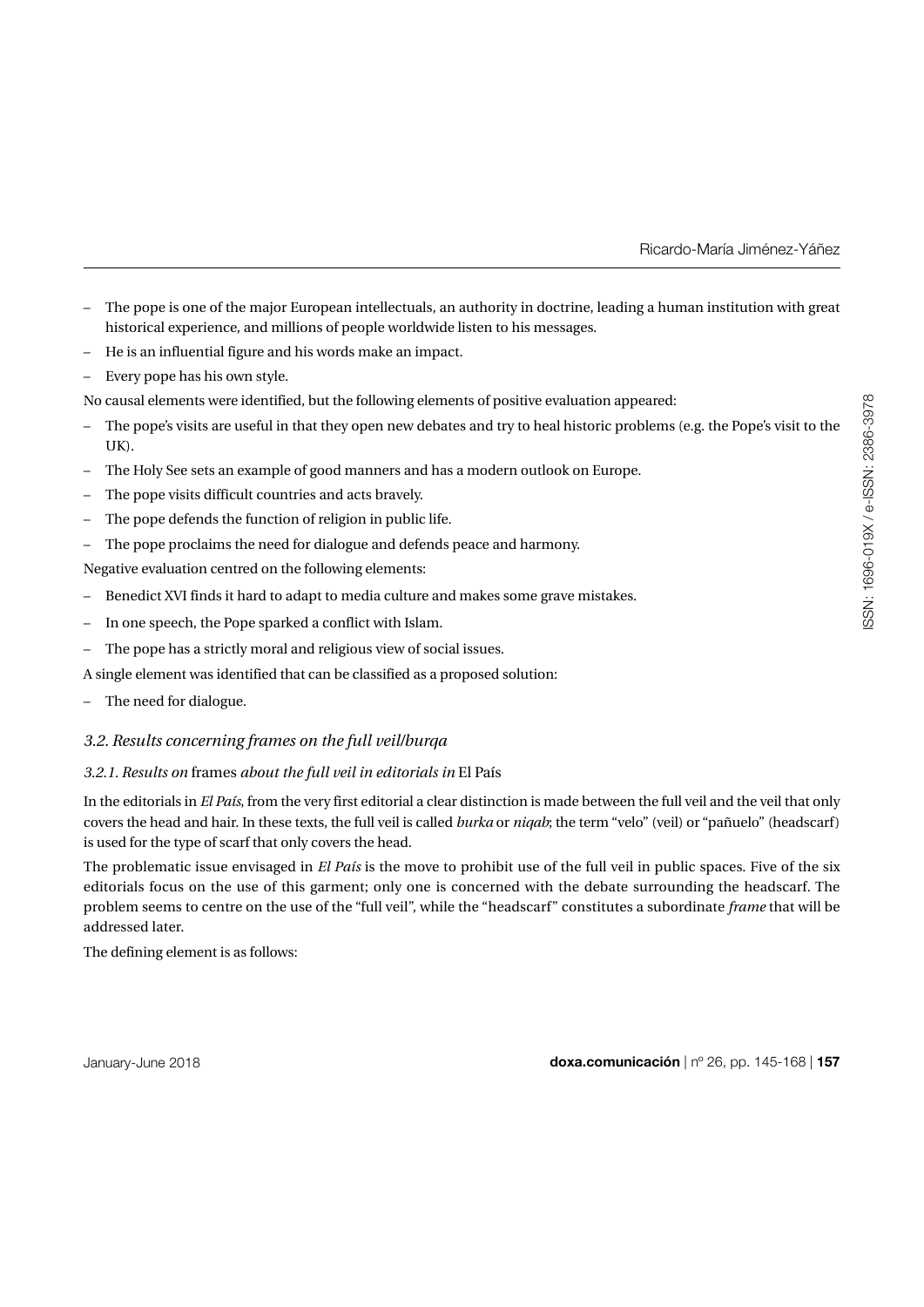– Wearing the "full veil" is not a religious obligation: "the full veil is not even a religious obligation, but can be explained by certain traditions which are only found in certain countries and in certain fundamentalist sectors" (PAIS-063) $^{\rm l}$ .

Only one positive note appears:

– In Spain, the full veil is a minority issue.

The following negative evaluative elements were found:

- Wearing the full veil hinders women's personal and social development and is discriminatory. This is stated as "obvious", without further explanation (PAIS-062)<sup>2</sup>.
- Since elections are coming, the political parties may want to ban this garment for electoral reasons.
- The use of the veil is closely related to the problems of immigration and the rejection of immigrants at times of crisis.

Causal elements were not mentioned explicitly, but implicitly we might perceive the lack of comprehension of this garment in western countries, the fear of offending the Muslim population, and a generalised rejection of Muslim immigrants. In the editorials in *El País* the following solutions are proposed:

- Reflection is needed before the veil is banned.
- The full veil can be rejected for security reasons, without passing new laws.

Regarding the headscarf, which forms a subordinate *frame* in the editorials in *El País*, there is an attempt to define this as a symbol of religious identity, but one with discriminatory connotations. As elements of moral evaluation, it is notable that:

- There are no clear solutions concerning how to regulate its use.
- There is a contradiction between the student's individual freedom and the principle of laicity, and a further contradiction between this principle and the right to education.
- An over-strict policy concerning the veil might trigger a negative reaction on the part of fundamentalists.
- It is not the same to ban religious symbols in schools as to exercise control over what individual students choose to wear; however, there is no clear indication as to what should be banned.

Various elements are proposed as a solution in the context of this *frame*:

- Common sense should guide the decision about what to ban.
- The girl in question should attend school so that one day she will reject the use of this symbol herself.

<sup>1 (</sup>PAÍS-063): editorial in *El País*, 17 June 2010, "Los límites del velo integral".

<sup>2 (</sup>PAÍS-062): editorial in *El País*, 5 June 2010, "Afrontar el debate".

**<sup>158</sup>** | nº 26, pp. 145-168 | **doxa.comunicación** January-June 2018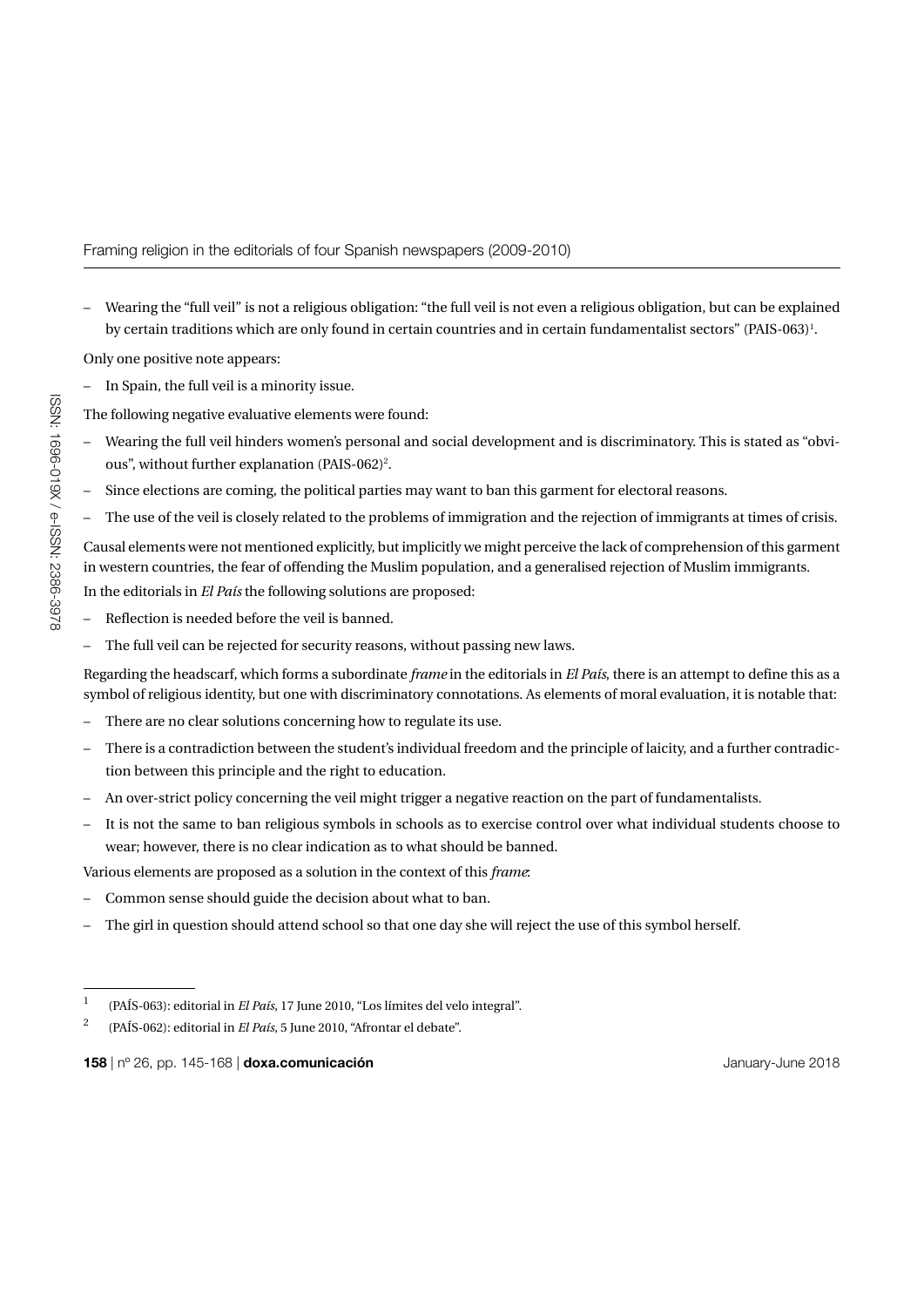– The new law about religious freedom will establish a hierarchy of values that all are obliged to respect, whether they are Muslims, Jews or Catholics.

## *3.2.2. Results concerning* frames *about wearing the full veil in the editorials in* El Periódico

For their part, the editorials published in *El Periódico* make a distinction between the *burka* and *niqab*, terms designating the "full veil", and the "headscarf" that only covers the head. The full veil is always called the *burka* or *niqab*. The editorials in *El Periódico* do not provide such an explicit account of the difference between the full veil and the headscarf as in *El País*, although their use of the terms is accurate.

The central issue raised in the leaders in *El Periódico* is that banning the full veil could be counterproductive. The *framing elements* about banning the full veil and the headscarf appear not to entail very different *frames* in this newspaper, but fit within the same set of *frames*, perhaps because the journalists in question are not familiar with these garments. The differences that do exist are found in the area of the moral evaluation.

The only definition proper of the veil provided in this newspaper is that its use is not motivated by religious reasons.

Negative evaluations centre around the following *framing elements*:

- The veil poses a restriction on women's rights.
- It is not necessary for religious reasons (this is also part of the definition).
- The real problem is the integration of Muslim immigrants in European societies (this idea appears in the context of France, and in that of harmonious coexistence in our society).

The elements of negative moral evaluation concerning the ban on the veil are:

- If it is banned, more people may want to wear it.
- It is not the same to ban the veil in schools and prohibit the *burka* in the street.
- Politicians should adopt a clear strategy and not be carried away by electoral reasons.

No causal elements were identified, but among the solutions, which seem to be offered whether or not the veil is banned, we find:

- There should be more dialogue about the veil/headscarf, and demagogy must be avoided.
- Political parties must be careful not to provoke xenophobia.
- Everyone needs to be easy to recognise in public places.
- The state should not tell us how to dress in public places.
- We should work towards an all-round, general and civilised solution.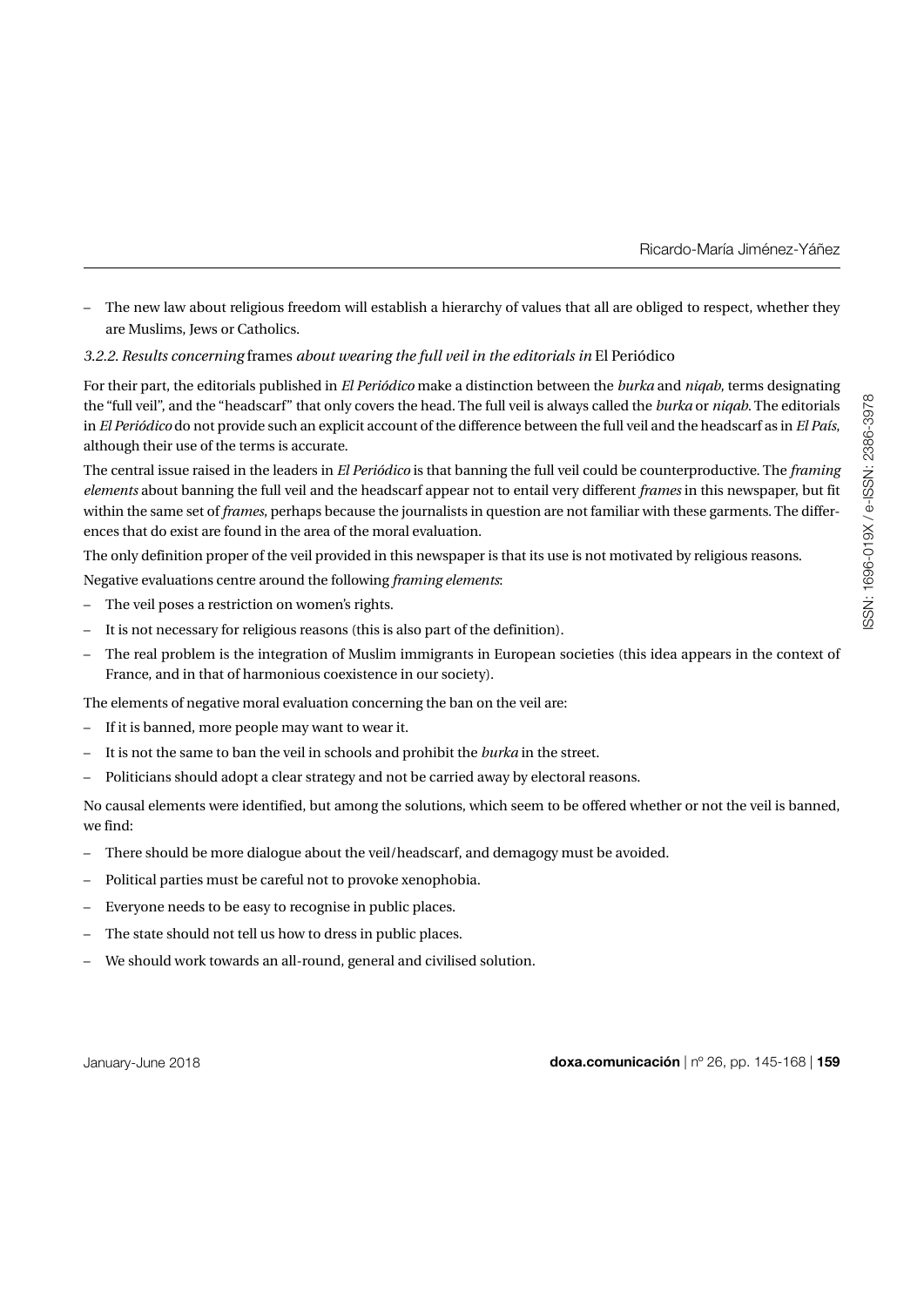# *3.2.3. Results concerning the* frames *around the full veil in editorials in* ABC

In *ABC*, the combination "velo integral" is only used once, and the term "velo islámico" only three times, to designate the type of scarf used to cover the head and hair. For *ABC* the issue is that this garment must be banned, an idea that is clear from the outset.

The following elements used to define the veil also provide evidence of negative evaluation:

- This is a degrading garment which is a form of discrimination against women.
- It is a symbol of the woman's subjection to her husband or father.
- It shows distance from or rejection of the customs of the host country.
- The veil is not a question of religious freedom, and so religious beliefs have nothing to do with the issue.

The only positive moral evaluation is that:

– The full veil is beginning to trigger debate in western countries.

Various elements of negative evaluation are found, in addition to those listed above. Among these we find references intended to discredit the Socialist party (PSOE), some of which clearly make reference to this party, while others are veiled allusions:

- Under the excuse of multiculturalism, we find an ideological fallacy which will hinder integration and in some cases, like that of the *burka*, lead to intolerable discrimination incompatible with the Rule of Law.
- The veil is soon going to be a problem all over Europe.
- Allowing the veil in public spaces goes against modernisation.
- Tolerating the veil is the product of false progressivism (the PSOE's attitude): this is an absurd instance in which the party's intransigent radical laicism towards the Catholic church contrasts with its permissive attitude towards Islam.

En los editoriales tampoco no se han identificado elementos de *frame* relativos a las causas, como sucede en los editoriales de los otros periódicos.

The elements containing solutions found in *ABC* are as follows:

- Any belief practised freely within the framework of the law is worthy of respect, but no one (not even Muslims) can demand privileges that go against the principles of equality and the aim of full integration which should underlie immigration policy in modern societies.
- Article 16 of the Constitution guarantees religious freedom, but always within respect for the basic rights of freedom and equality on which the political system is founded.
- No specific law banning the veil is needed, since there are already rules that stop people from covering their faces completely.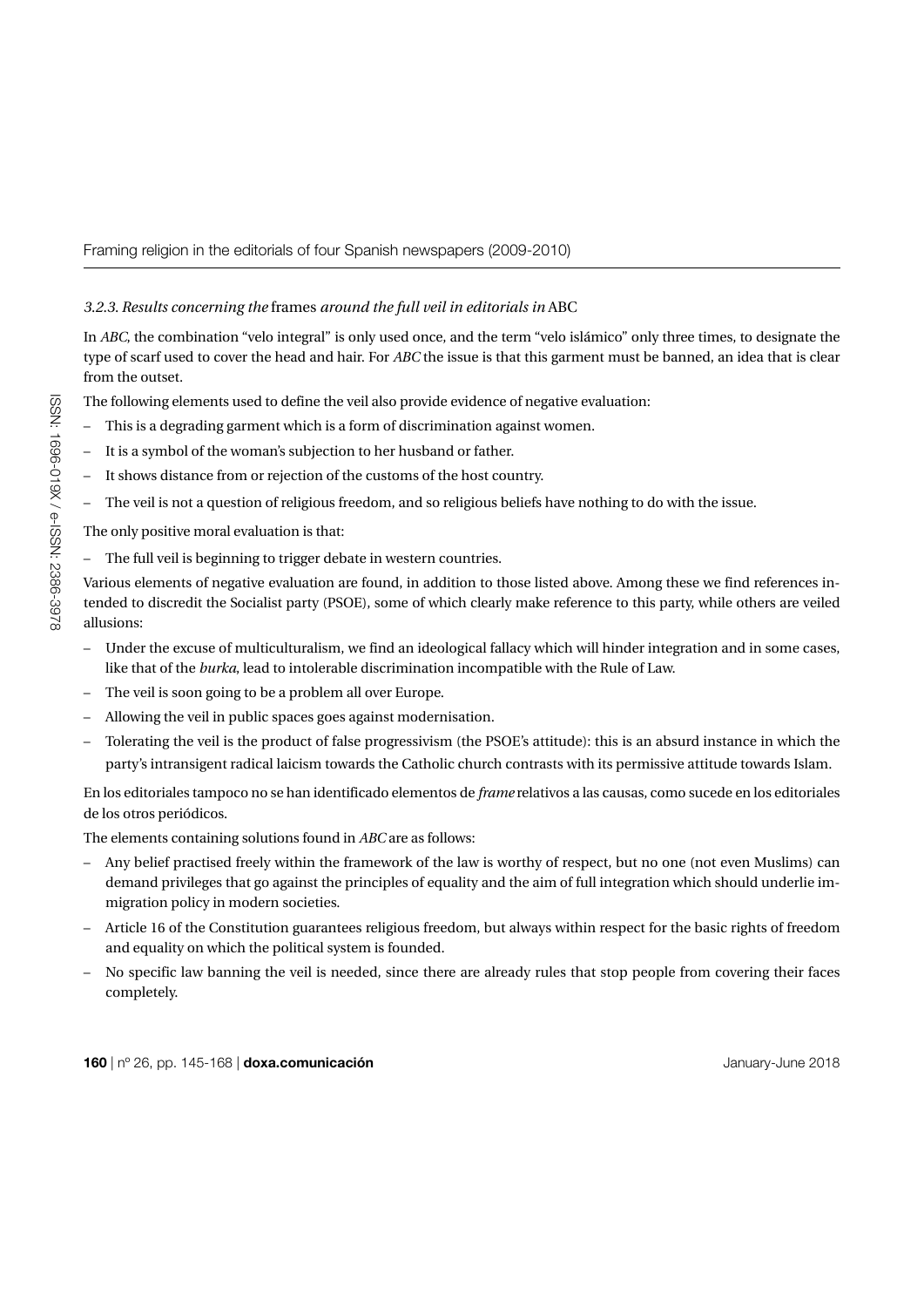# *3.2.4 Results concerning* frames *about the veil in editorials in* La Vanguardia

To finish this overview, let us consider the *framing elements* associated with the term "velo integral" in editorials in *La Vanguardia*. The central issue here appears to be that banning the veil will cause a heated social debate.

Here, again, the *framing elements* that define the issue coincide with negative evaluations. The following definitions were identified:

- The veil is a religious symbol.
- The full veil is a garment which denigrates women and undermines the basis of social life.

No causal *framing elements* were detected, but various types of negative evaluation were found:

- The full veil is giving rise to a heated debate, which might be motivated by social concern, or by electoral tactics.
- The issue of religious neutrality of state schools is completely separate from the question as to whether citizens can exercise their rights to wear religious symbols.

Elements referring to possible solutions are as follows:

- Legal regulations about the veil are legitimate, but more reflection and interest is needed from a higher political level.
- We should be flexible as far as the veil or headscarf is concerned, but we should not accept the widespread adoption of the full veil.
- The Muslim community should reflect on the need to moderate and adapt its customs to each situation.

# **4. Conclusions**

# *4.1. Conclusions concerning the model of journalism*

The most striking finding is that the four newspapers concerned offer such a different framing of Benedict XVI. When we compare the *framing elements* in *El País* and *ABC*, we can note the difference between the numerous negative evaluative elements on the pope in *El País*, compared to the abundance of positive elements in *ABC.* On some points, diametrically opposed *frames* are established in *El País* and *ABC,* as illustrated in Table 8.

#### **Table 8. Opposite** *framing elements* **in editorials in** *El País* **and** *ABC***.**

| framing elements in El País                | framing elements in ABC                                                                                     |
|--------------------------------------------|-------------------------------------------------------------------------------------------------------------|
| The pope is an extreme conservative.       | The pope adapts the Christian message to modern times, with an open<br>mentality.                           |
| The pope is dogmatic and backward looking. | The pope addresses the problems of the modern world in all spheres,<br>including social and political life. |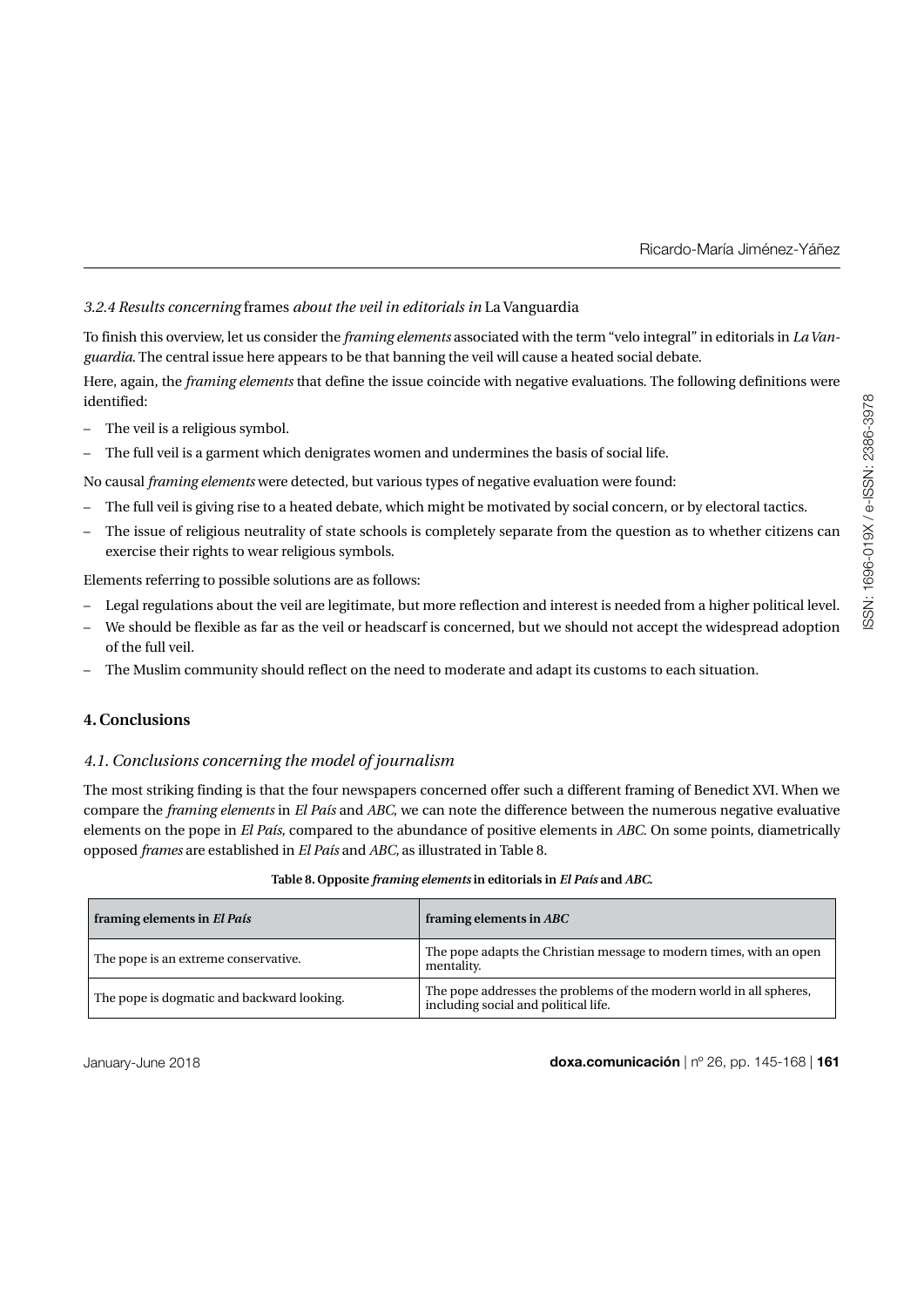| The pope makes mistakes and manipulates science for<br>ideological reasons. | The pope acts prudently and scrupulously.                                                                                                                                                                                 |
|-----------------------------------------------------------------------------|---------------------------------------------------------------------------------------------------------------------------------------------------------------------------------------------------------------------------|
| The pope tries to be a disinterested mediator.                              | The pope has authority for millions of people, thanks to his historical<br>and spiritual legitimisation.                                                                                                                  |
| The pope is undiplomatic.                                                   | The Holy See has centuries of experience in diplomacy.                                                                                                                                                                    |
| The pope misses opportunities for reconciliation.                           | The pope sends messages of solidarity, peace and understanding from a<br>Christian perspective; he promotes religion in the interests of peace; he<br>seeks real solidarity, peace and freedom for persecuted Christians. |
| The pope is old-fashioned as far as sexual morals are.<br>concerned.        | The pope has a consistent moral understanding of love and sexuality.                                                                                                                                                      |
| The pope is not credible or clear.                                          | The pope clearly proclaims the Christian message.                                                                                                                                                                         |
| The pope is alone.                                                          | People of good faith follow him and he is received cordially wherever he<br>goes.                                                                                                                                         |
| The pope wants to impose the faith.                                         | The unity of faith and reason lies at the heart of his thinking; he offers<br>teachings based on eternal values.                                                                                                          |
| The pope hushes things up and acts in a calculating way.                    | He unflinchingly tackles controversial issues from the basis of Christian<br>doctrine.                                                                                                                                    |
| The pope shows his weakness.                                                | He shows courage in addressing cases of abuse; he has an exceptional<br>personality; he condemns the falsity of indiscriminate attacks on the<br>faith.                                                                   |
|                                                                             | Source: author                                                                                                                                                                                                            |

With a view to obtaining a perspective on this, let us consider some negative *framing elements* on the pope in *La Vanguardia* and *El Periódico* (Table 9):

# **Table 9. Negative evaluative** *framing elements* **in** *La Vanguardia* **and** *El Periódico.*

| framing elements in La Vanguardia                                                                                | framing elements in El Periódico                              |
|------------------------------------------------------------------------------------------------------------------|---------------------------------------------------------------|
| $(N/A)$ .                                                                                                        | Sometimes he opposes scientists on issues of sexual morality. |
| The pope is dogmatic and inflexible.                                                                             | The pope is not open to dialogue.                             |
| The pope acknowledges that it is hard for him to<br>connect with media culture, and makes mistakes with<br>this. | The pope intervenes tactlessly in public debate.              |
| Some people who attack the pope do not adopt the<br>same critical attitude to other religious leaders.           | $(N/A)$ .                                                     |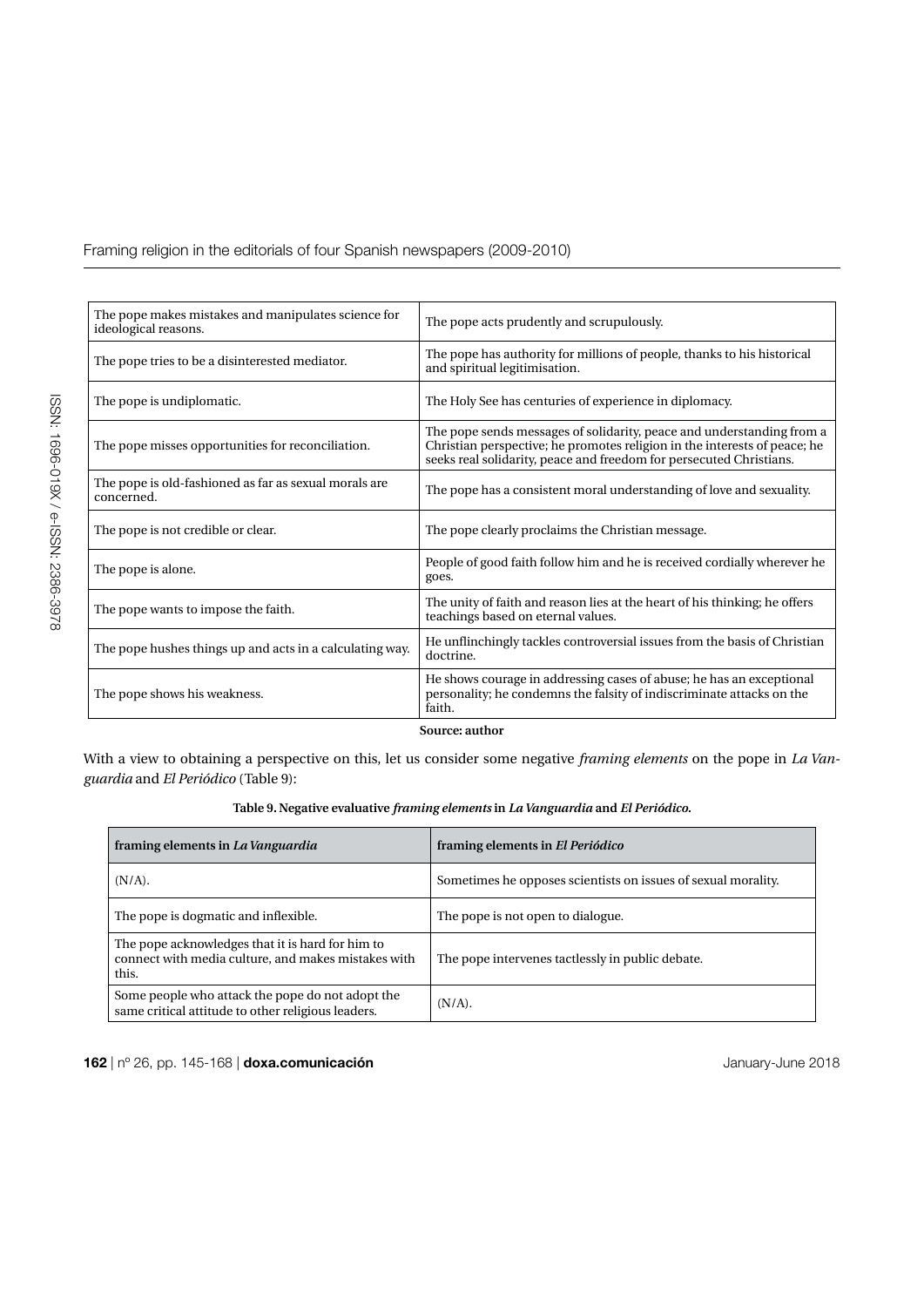| $(N/A)$ .                                                                | The pope is reactionary on issues affecting believers and citizens<br>in general.                                                                                                    |
|--------------------------------------------------------------------------|--------------------------------------------------------------------------------------------------------------------------------------------------------------------------------------|
| The pope has a strictly moral and religious vision.                      | $(N/A)$ .                                                                                                                                                                            |
| $(N/A)$ .                                                                | The pope causes disconcertment among Catholics because he is<br>conservative in matters of morality, but he criticises capitalism<br>and the exploitation of the weak by the strong. |
| $(N/A)$ .                                                                | The pope is sometimes motivated by political calculations.                                                                                                                           |
| $(N/A)$ .                                                                | The pope applies the policy of keeping silent and hoping that<br>matters will die down.                                                                                              |
| $(N/A)$ .                                                                | The pope criticises capitalism.                                                                                                                                                      |
| $(N/A)$ .                                                                | The pope breaks with Christmas tradition.                                                                                                                                            |
| It is far-fetched to accuse the pope of complicity in<br>cases of abuse. | The pope could have done more against abuse cases when he was<br>prefect of the Congregation for the Doctrine of the Faith.                                                          |
| In a speech, the pope sparked a conflict with Islam.                     | The pope has failed in his relationship with Muslims and Jews.                                                                                                                       |

**Source: author**

In this case, we can see that several of the negative *framing elements* in these newspapers are not matched in the other publication. For example, *El Periódico* accuses the pope of attacking laicism, which is not mentioned in the other newspaper, while *La Vanguardia* mentions that people apply different standards to the pope and other religious leaders, an idea that is not reflected or countered in *El Periódico.*

From the *framing elements* analysed in this context, it seems that we can begin to draw some conclusions concerning the model of journalism that characterises these different newspapers. Along these lines, some studies – such as that by Bartolomé Castro and Rodríguez-Virgili (2012) – suggest that the Spanish press is still practising what López-Escobar *et al.* (2008) call "trench journalism": that is, a way of doing journalism in which representatives of two entrenched ideological positions confront each other, ruling out any possible compromise or dialogue. This is particularly clear in the case of the framing of Benedict XVI in *El País* and *ABC*: these newspapers offer opposite *frames* which reveal two diametrically opposed ways of understanding reality. López-Escobar *et al.* state that this model of journalism is not peculiar to Spain, but is still powerful here, with greater polarisation in the press and in private radio channels. This antagonistic approach is also discussed in the wide-ranging study by Contreras (2004), who analyses *framing* in the discourses on the Catholic church in the international press.

On the other hand, we should also note that there is a major difference between *El País* and *ABC* – which embody contrasting outspoken stances –, and *El Periódico* and *La Vanguardia*. The *framing* of the pope in editorials in *La Vanguardia* is more positive than that found in *El Periódico*. But unlike the "trench journalism" found in the *frames* in *El País* and *ABC*,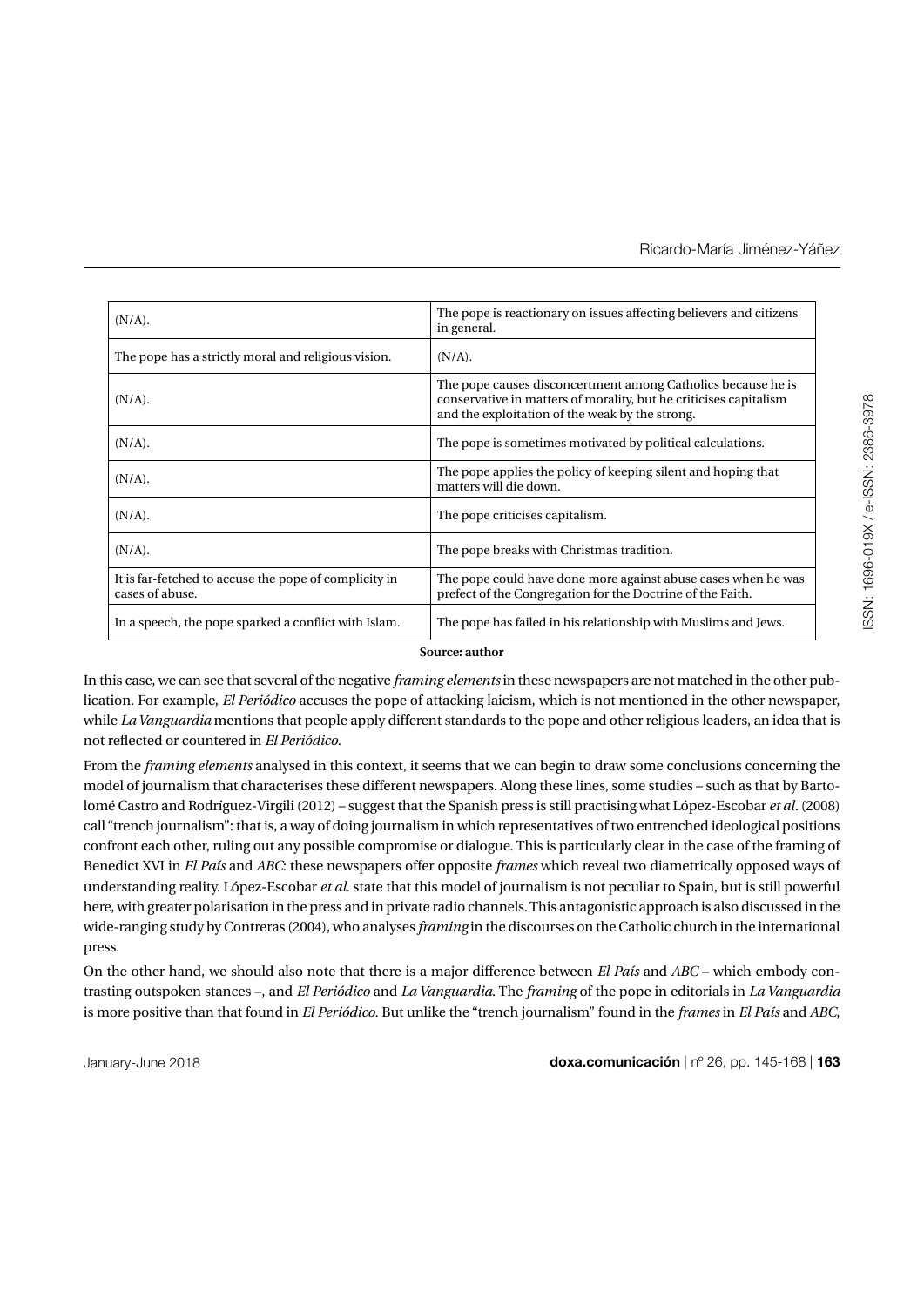in *La Vanguardia* and *El Periódico* we find a mixture of positive and negative evaluations. These newspapers clearly offer a different perspective from those of the capital, as can be seen from the Table presented above (Table 9). If the definition of "trench journalism" matches with what we find in *El País* and *ABC*, for the other two (*La Vanguardia* and *El Periódico*) we could use the term "pluralist journalism"*,* which is characterised by the cooccurrence of some contradictory *framing elements,* others that are similar, and others that are unique to each newspaper. This points to the presence of a model of journalism close to the so-called "neoliberal or pluralist model" (Rodríguez-Virgili *et al.* 2014: 67) which is more characteristic of northern European countries, in which newspapers do not take clear ideological positions aligned with the main political parties, but rather give voice to a range of opinions reflecting the different trends present in broad sectors of civil society, at least as far as social issues like religion are concerned.

## *4.2. Conclusions concerning methodology*

a) Regarding methodology, this study shows that a combination of *framing* with Critical Discourse Analysis and CL is feasible, within the perspective of CADA. Together, these methods and techniques allow us to uncover differing ideological positions on specific issues within the editorials of the newspapers analysed.

b) As for "Benedict XVI", the following conclusions can be noted. The editorials in *El País*, offer a coherent *master frame,* because the *framing elements* add up to a fully developed view bringing together various negative *frames* about the pope in a fully consistent way. In *La Vanguardia* positive definitions and evaluations are offered, but here the *master frame* is not complete or coherent, although the ideological orientation is more positive than that of *El País* and *El Periódico*. In *El Periódico*, the key issue is that the pope is an influential figure in the world who could do good, but who is held back by dogmatism. In *El Periódico* the negative vision of the pope is interspersed with positive appreciations. In the case of *ABC,* the framing of the pope is entirely positive. Here too, the *master frame* is complete because the vision is quite consistent: all the elements of the *frame* offer a positive representation of the pope which is in line with the definition provided.

c) From the analysis of "velo integral" we can draw the following conclusions. The editorials in *El País* do not present a complete, coherent *master frame*, because no causal elements are found, and there is a subordinate *frame* (concerning the headscarf) which is not properly integrated into the whole. However, the evaluation of the issue is generally quite well developed here. The editorials lean towards fuller public debate to resolve the issue. *El País* also mentions the possible electoral issues surrounding bans on the veil. Although this newspaper tends to support banning the full veil, the leader writer examines various nuances and identifies many areas of confusion, as well as taking into consideration the fundamentalists' possible reactions. The articles by Giró and Jarque (2006 and 2007) on immigration in the press show convincingly that *El País* expressed itself in favour of allowing the headscarf in schools. However, in the texts analysed here, no such tendency is visible.

Editorials in *El Periódico* also lack a coherent *master frame* on this issue, as they do not make a clear distinction between the full veil (burqa) and the headscarf, and although they touch on the causes, they fail to explain properly the difference between the different types of head covering. They lack a convincing explanation about the religious symbolism of these garments, and do not discuss the question of individual freedom.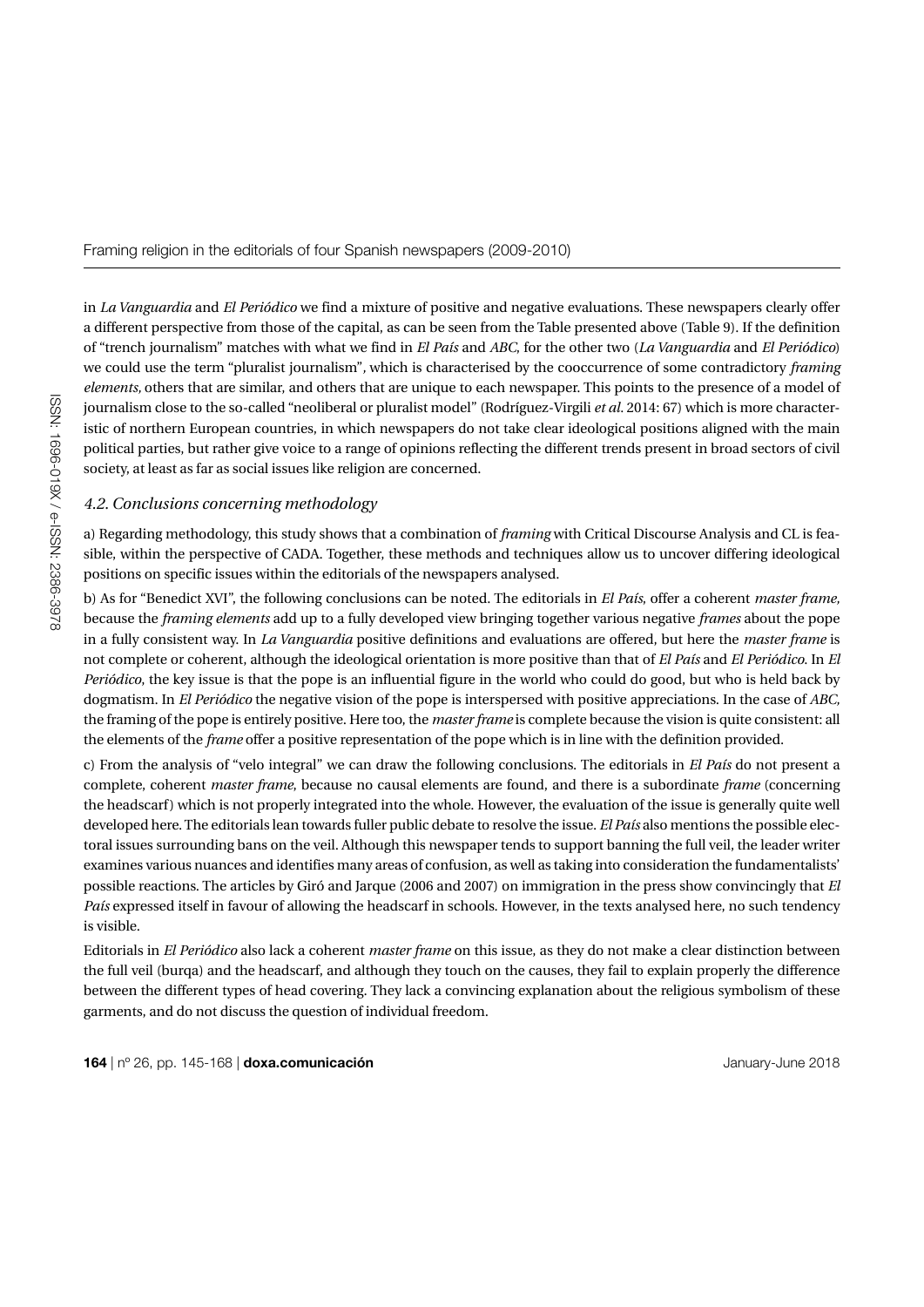The issue in *ABC* is the ban on all kinds of veil. The writer makes frequent reference to false progressivism motivating those who want to permit the veil, and the fallacies used by those who defend the veil but want to ban Christian symbols in public places. This newspaper seems to formulate its arguments on the veil specifically with a view to delegitimising the Socialist party, PSOE. As we have seen, this is sometimes overt, and sometimes merely implicit.

The editorials in *ABC* use the term "velo islámico" more often than the other newspapers, perhaps so that readers are not confused by the terms *niqab, burka* and *hijab*. If we compare the evaluative language in *ABC* from the 2009-2010 religion corpus with the study by Abella (2007) on editorials from 2002, we find that this newspaper maintained a very stable ideological stance across this period on the subject in question.

In *La Vanguardia* the need to be flexible with the veil or scarf which leaves the face visible is contrasted to the problem of whether to ban the burqa, although the *frames* presented are not essentially different. The writer insists that the authorities should take a stance on this issue, and not leave the decision to the local councils. In only one text does the writer hint that wearing a headscarf can be compared to wearing a cross.

The need for Muslims to integrate is a theme in these texts, as seen in *El Periódico*, *ABC* and to some extent in *El País.* The ambiguous notion of *common sense* is also raised in the context of what to ban and what not to ban, an aspect that is also mentioned in the other newspapers.

In contrast to the vague allusions in *El País*, the analysis in *La Vanguardia* shows religious neutrality in state schools to be clearly different from the question of the citizen's right to wear religious symbols. The leaders in *La Vanguardia* understand the veil, not the "velo integral", as a religious symbol. Only in *La Vanguardia* is an appeal made to Muslims to reflect on how to adapt to the customs of the countries where they live.

*La Vanguardia* also fails to present a coherent *master frame*, since no causal elements are present, and since the writer does not clarify whether or not these veils or scarves are religious symbols. Although Giró and Jarque's study based on texts from 2002 (2006, 2007) suggests that *La Vanguardia* was in favour of wearing headscarves in schools, we can see here, as was the case in *El País* and *El Periódico*, that there has been a change in ideological positioning. The editorials in this corpus do not provide evidence of a favourable stance, but rather recommend flexibility and add further nuances to our understanding of the issues. In this respect it is clear that the Barcelona-based newspapers show a different perspective from those published in the capital when they discuss different forms of Muslim headscarf.

The ideological polarisation observed between *El País* and *ABC* on the subject of Catholicism is much less evident when it comes to their handling of the Islamic veil. When these newspapers refer to Islam, we perceive a high degree of uncertainty or even contradiction, as Breeze (2013) obseved in her study of the *framing* of different religious symbols in the British press. In *La Vanguardia* and *El Periódico,* the *frames* on the veil reflect the rather inchoate public opinion that is taking shape around a topic that is just coming into the public arena, concerning a garment that is new to Spain. However, we should note that the two Barcelona newspapers seem to adopt a rather different position from the two newspapers based in Madrid

In their evaluations of the combination "velo integral" we see inconsistent attitudes towards wearing the full or "Islamic" veil and exhibiting religious symbols in general. For *El País*, the full veil or burqa is not a religious symbol, but the headscarf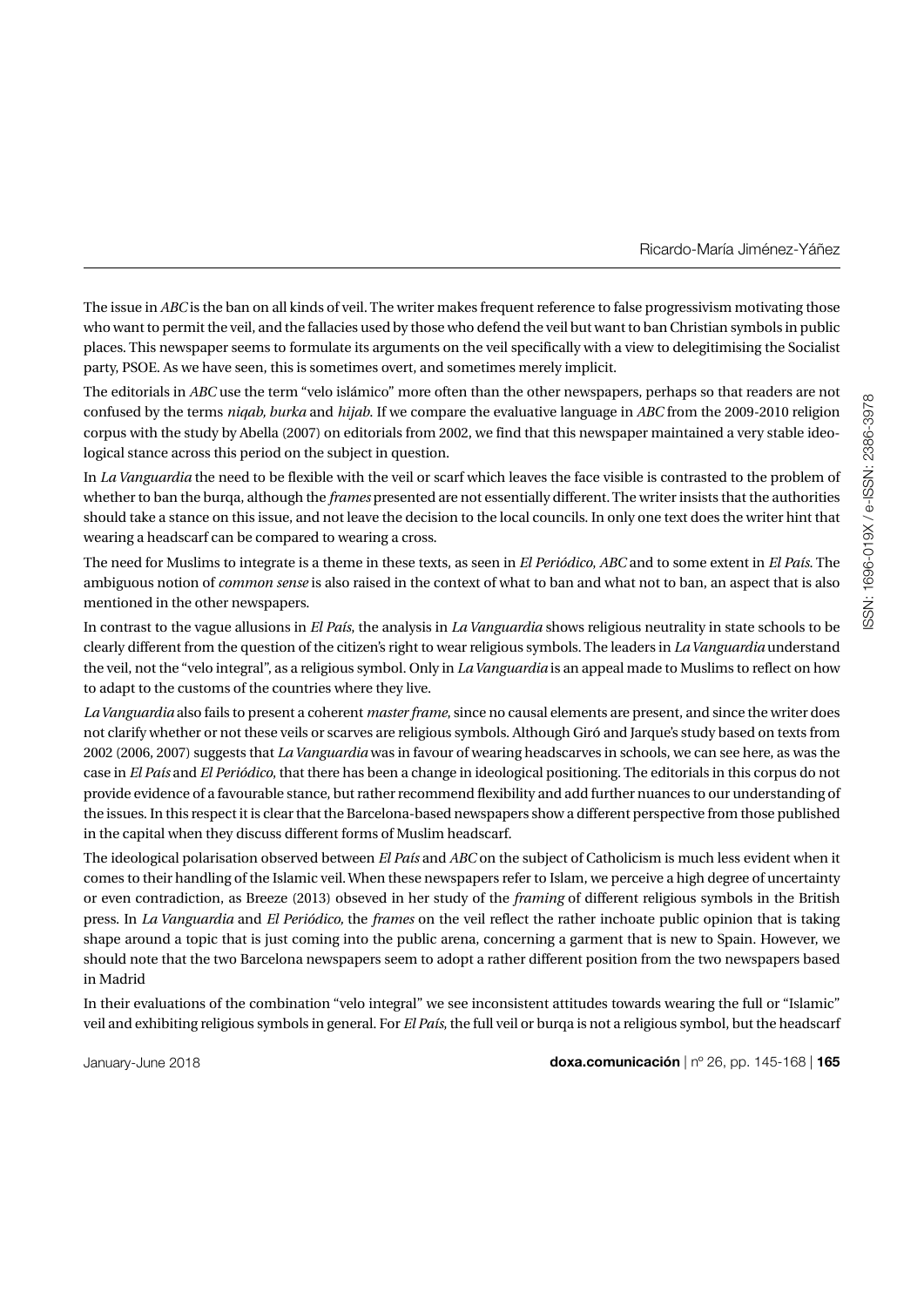is one. In editorials in *El Periódico* neither type of head covering is a religious symbol*.* For *ABC* neither garment is worn for religious reasons*.* In *La Vanguardia* the veil is considered a religious symbol, and yet the difference between the headscarf and the burqa is not analysed. This confusion can doubtless be ascribed to the uncertainty and disconcertment surrounding Islam in Spanish society. It is thus clear that the reporting of affairs related to Islam in the western media is characterised by a lack of understanding and a poor grasp of the underlying issues.

In the introduction, the question was posed as to whether editorials on two such different issues, radically different in their protagonists and implications, might bring to light different postures on the part of the newspapers concerned. In my view, the results obtained here confirm that Islam is not well known or understood in the west, and that its media representation shows a high degree of inconsistency (Llamas, 2013). On the other hand, issues related to Catholicism reflect a highly polarised underlying stance, particularly in the Madrid-based press, which is doubtless conditioned by historical factors.

# **5. Bibliographic references**

Abella Vázquez, C. M. (2007): "La aparición de los discursos sobre el multiculturalismo en España: el debate del velo en la prensa escrita". *Athenea Digital*, 11, pp. 83-103.

Ardèvol-Abreu, A. (2015): "Framing o teoría del encuadre en comunicación. Orígenes, desarrollo y panorama actual en España". *Revista Latina de Comunicación Social*, 70, pp. 423-450.

Azpíroz, M. L. (2012): *Diplomacia pública: El caso de la guerra contra el terror.* Barcelona: UOC.

Baker, P., Gabrielatos, C., Khosravinik, M., Krzyanowski, M., McEnery, T. & Wodak, R. (2011): «¿Una sinergia metodológica útil? Combinar análisis crítico del discurso y lingüística de corpus para examinar los discursos de los refugiados y solicitantes de asilo en la prensa británica». *Discurso & Sociedad,* vol. 5(2), pp. 376-416.

Bartolomé Castro, M. y Rodríguez-Virgili, J. (2012): "Pugna de *frames* en el debate político español". *Estudios sobre El Mensaje Periodístico*, 18(2), pp. 439-457.

Borah, P*.* (2011): "Conceptual issues in framing theory: A systematic examination of a decade's literature". *Journal of Communication*, 61(2), pp. 246-263.

Breeze, R. (2013): "British media discourses on the wearing of religious symbols", in Belle, H. Van, Gillaerts, P., Gorp, B. van, Mieroop, D. van de & Rutten, K. (eds.): *Verbal and visual rhetoric in a media world*. Leiden: Leiden University Press, pp. 197-211.

Breeze, R. (2014) "Perspectives on North and South. The 2012 financial crisis in Spain seen through two major British newspapers". *Discourse and Communication,* 8(3), pp. 241-259.

Cárcel, V. (2002): *Historia de la Iglesia en la España contemporánea*. Madrid: Palabra.

Contreras, D. (2004): *La iglesia católica en la prensa: Periodismo, retórica y pragmática*. Pamplona: EUNSA.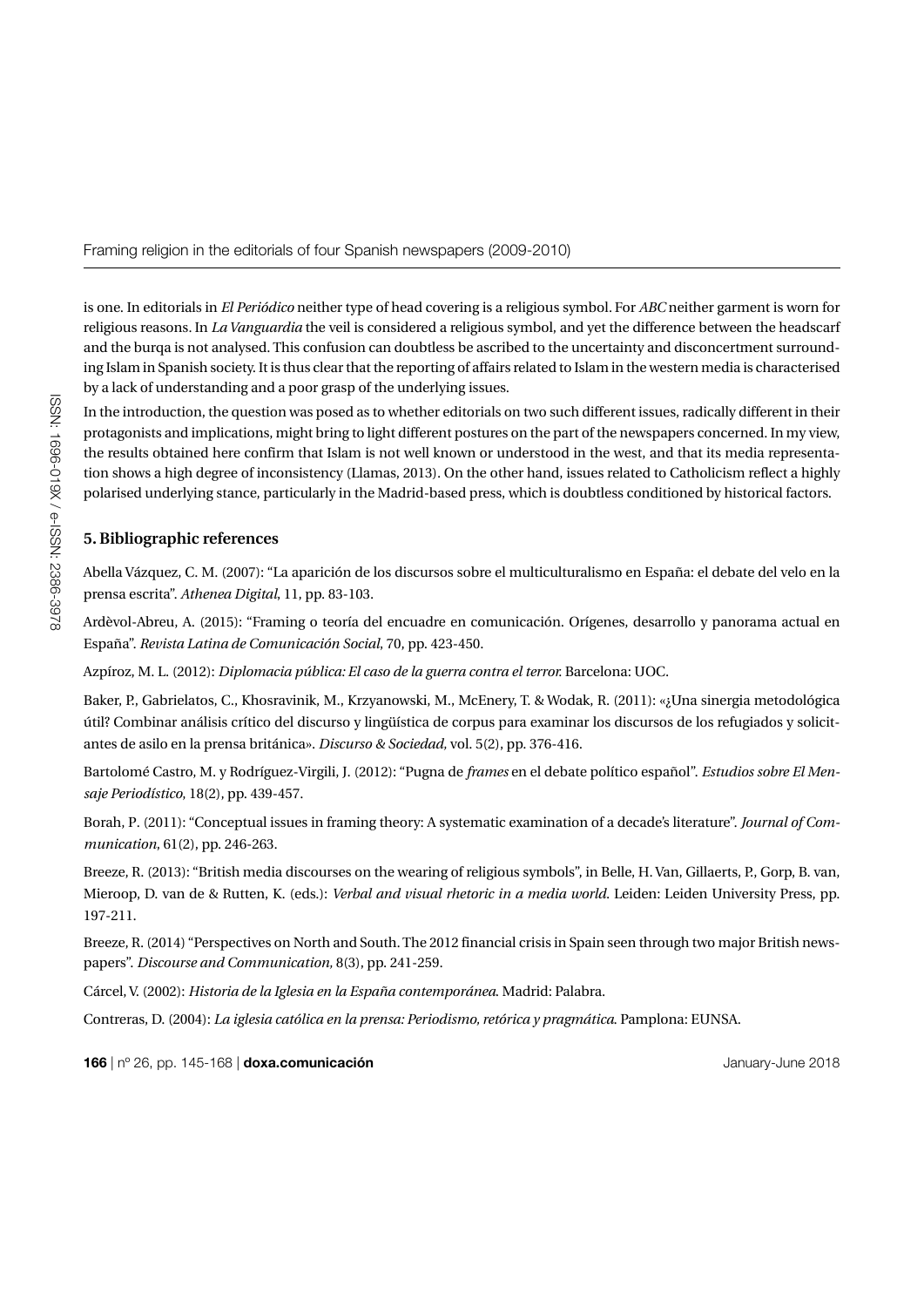Ricardo-María Jiménez-Yáñez

Crenshaw, E. (2014): "American and foreign terrorist: an analysis of divergent portrayals in US newspaper coverage". *Critical Studies on Terrorism*, vol. 7(3), 363-378.

Entman, R. M. (1993): "Framing: Toward clarification of a fractured paradigm". *Journal of Communication*, 43(4), pp. 51-58.

Giró, X. y Jarque, J. M. (2006): "Prensa escrita e inmigración: Estudio sobre la opinión de los diarios sobre la inmigración procedente de fuera de la Unión Europea y sobre la cobertura informativa de conflictos destacados que tienen relación con ella (Octubre 1999-Junio 2002)"*. ZER Revista de Estudios de Comunicación*, n.º 20, pp. 251-270.

Giró, X. y Jarque, J. M. (2007): "El discurso editorial sobre inmigración", en Zapata-Barrero, R. y Van Dijk, T. A. (eds.): *Discursos sobre la inmigración en España. Los medios de comunicación, los parlamentos y las administraciones*. Barcelona: CIDOB, pp. 17-44.

Jiménez-Yáñez, R.-M. (2017): *La representación de la religión en editoriales de cuatro periódicos españoles (2009-2010)*. Breeze, R. y Olza, I. (dir.). Tesis doctoral. Universidad de Navarra, Pamplona.

Knott, K., Poole, E. & Taira, T. (2013): "Christianity, Secularism and Religious Diversity in the British Media", in Gillespie, M., Herbert, D. & Greenhill, A. (eds.): *Social Media and Religious change*. Berlin: De Gruyter, pp. 37-58.

Kuypers, J. A. (2010): "Framing Analysis from a Rhetorical Perspective", in D´Angelo, P. & Kuypers, J. A.: *Doing News Framing Analysis. Empirical and Theoretical Perspectives*. New York: Routledge, pp. 286-312.

Kuypers, J. A., Cooper, S. D. & Althouse, M. T. (2012): "George W. Bush, the American press, and the initial framing of the War on Terror after 9/11", in Denton, Jr. (ed.): *The George W. Bush Presidency: A Rhetorical Perspective.* Lanham, MD: Lexington Books.

Llamas Saíz, C. (2013): "Metáfora y discurso: el debate en torno al velo islámico en la prensa española", in Delbecque, N., Delport, M.-F. y Michaud Maturana, D. (eds.): *Du signifiant minimal aux textes. Études de linguistique ibéro-romane*. Limoges: Éditions Lambert-Lucas, pp. 207-224.

López-Escobar, E. *et al.* (2008): "Election News Coverage in Spain: From Franco's Death to the Atocha Massacre", in Kaid, L. L.: *The Handbook of Election News Coverage around the World.* New York: Routledge, pp. 175-191.

McEnery, T. & Wilson, A. (1996): *Corpus linguistics*. Edinburgh: Edinburgh University Press, reprinted 2005.

Molloy, D. (2015): "Framing the IRA: beyond agenda setting and framing towards a model accounting for audience influence". *Critical Studies on Terrorism*, *Special Section: Emergent Voices in CTS*, pp. 1-13.

Parodi, G. (2008): "Lingüística de Corpus: una introducción al ámbito". *Revista de Lingüística Teórica y Aplicada Concepción*  (Chile), 46(1), pp. 93-119.

Partington, A (2017): "Varieties of non-obvious meaning in CL and CADS: From 'hindsight post-dictability' to sweet serendipity". *Corpora* 12(3), p. 339-367.

January-June 2018 **doxa.comunicación** | nº 26, pp. 145-168 | **167**